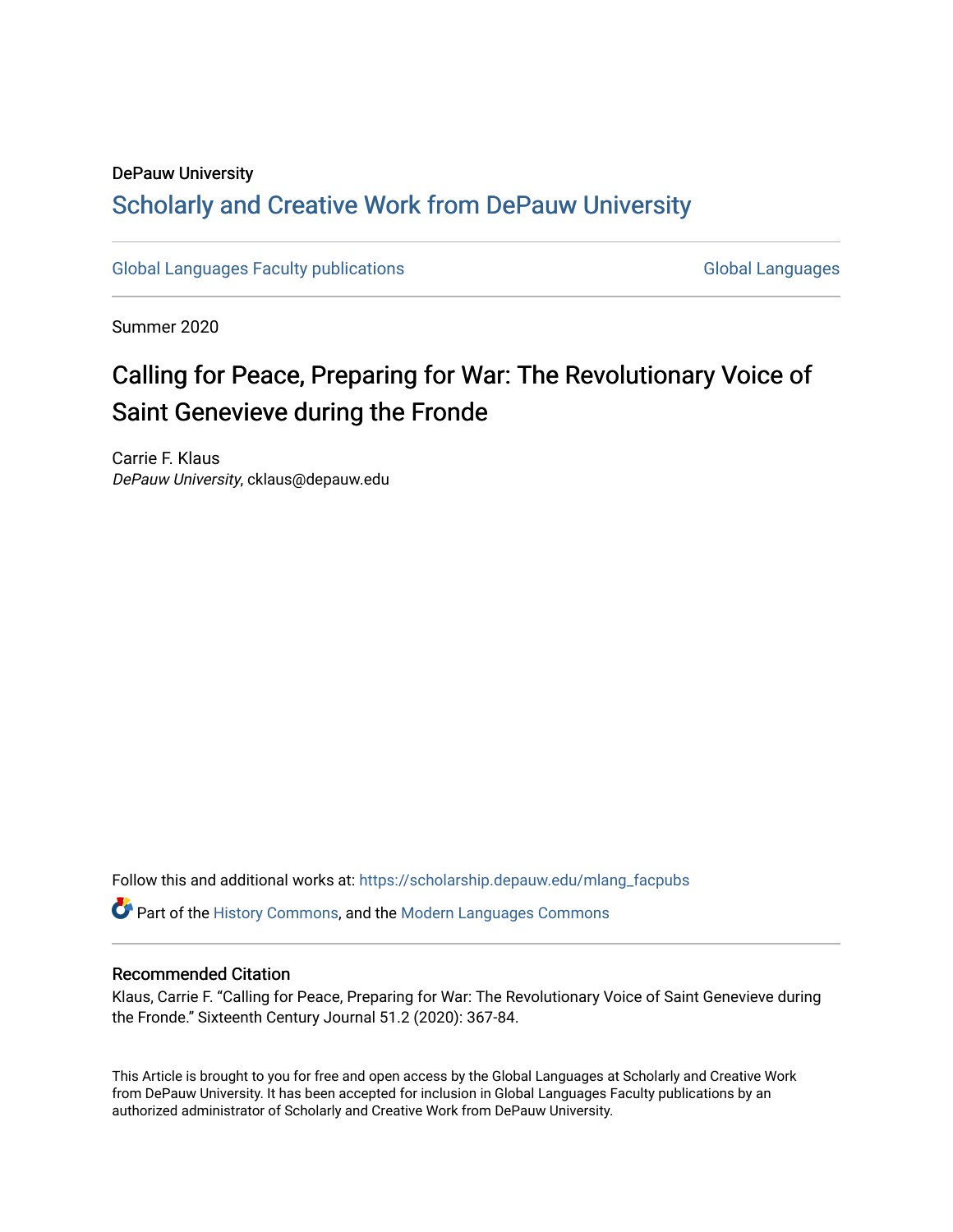Research for this paper was supported by funding from the Folger Shakespeare Library. Sections of an earlier version of this paper were presented at the Sixteenth Century Studies Conference in October 2017.

## **Calling for Peace, Preparing for War: The Revolutionary Voice of Saint Genevieve during the Fronde**

In the wee hours of the morning on Tuesday, 11 June 1652, after prayers, confessions, communions, fasting, and four full days of processions by all of the parishes and religious houses in and around Paris, the massive golden chasse of Saint Genevieve, 1 the city's patron saint, was lifted from its perch atop high columns in the Church of Sainte Geneviève du Mont and set carefully down on a table prepared for it, as a kneeling choir sang the *Beata Virgo Genovesa*.<sup>2</sup> The Abbot of Saint Genevieve<sup>3</sup> celebrated a solemn mass, and, at the break of dawn, the king's lieutenants and lawyers arrived, followed by red-robed members of the Parlement of Paris and other city leaders, all in

<sup>&</sup>lt;sup>1</sup> This reliquary had been crafted in the thirteenth century and restored in the early seventeenth. In the late eighteenth century, French revolutionaries stripped the chasse of its gems, melted the gold down into coins, and burned the bodily remains of the saint and then threw them into the Seine. See "Sainte Geneviève et l'abbaye éponyme" and "Le Panthéon et Saint-Étienne-du-Mont" in the summary of the exhibition *Sainte-Geneviève (423-512): Image d'une légende* held at the Bibliothèque Sainte Geneviève in Paris, curated by Jocelyn Bouquillard, 15 September 2012 – 28 January 2013, accessed 15 December 2017, http://www.bsg.univ-paris3.fr/sainte-genevieve-et-labbaye-eponyme and http://www.bsg.univ-paris3.fr/le-pantheon-et-saint-etienne-du-mont.

<sup>2</sup> Details of the procession come from an account published three days later, *Les Ceremonies Observees en la descente de la Chasse de Ste Geneviéve Patrone de Paris* (Paris: Bureau d'Adresse, aux Galleries du Louvre, devant la ruë S. Thomas, 14 June 1652) [variant of Moreau 2626]. Numbers in brackets refer to entries in Célestin Moreau *Bibliographie des Mazarinades*, 3 vols. (Paris: Renouard, 1850-51).

<sup>&</sup>lt;sup>3</sup> Antoine Sconin (1608-89), Abbot of Saint Genevieve from 1650 to 1653 and uncle of playwright Jean Racine (1639-99).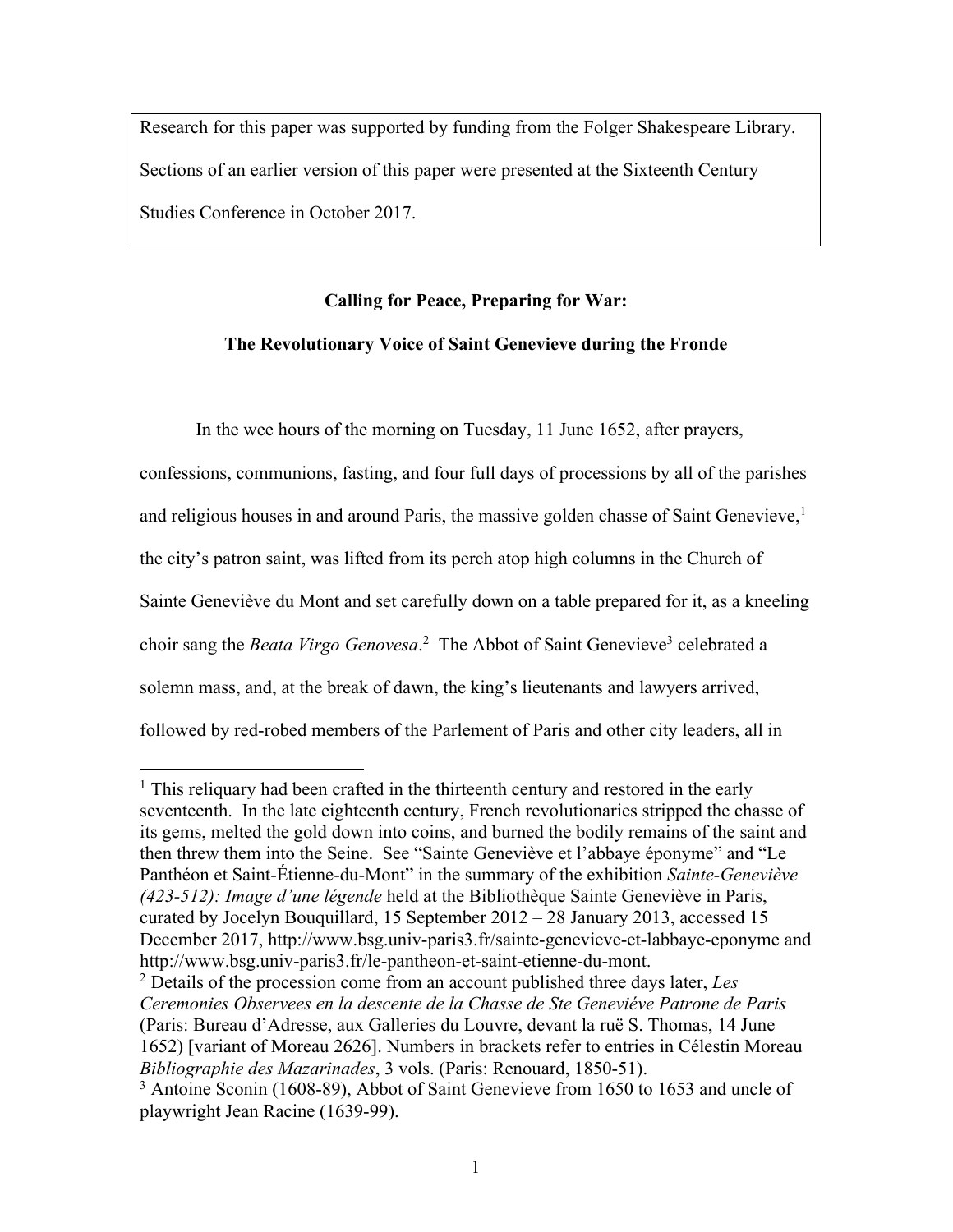ceremonial attire. Representatives of Parisian religious houses, some bearing relics of their own, joined the group next. Many were barefoot, wore garments of white and crowns of flowers, and held lighted candles. The ailing Archbishop of Paris, <sup>4</sup> carried in a seat of red and gold, reached the church at ten o'clock. In accordance with the proverb "that Saint Genevieve would not go out if Saint Marcel did not go to seek her,"5 the reliquary of the latter saint was brought in to greet that of the former. The cantor, choirboys, and archbishop chanted antiphons, the abbot offered another prayer, the whole choir sang again, and then the two reliquaries and full procession exited the church, forty men carrying the chasse of Saint Genevieve. As the procession passed through the streets of Paris, the abbot and archbishop blessed members of the thronging crowd, and the sacristan and city sergeants held them back with sticks. The Prince de Condé and Duc de Beaufort joined the procession at the Petit Pont.<sup>6</sup> The group paused at the entrance to the Cathedral of Notre Dame, a priest and his assistants waved incense, and the music of the King's Twenty-Four Violins<sup>7</sup> swelled. The bearers of the reliquary of Saint Genevieve carried the chasse into the cathedral and placed it on the great altar next to that of Notre Dame herself, as all who were gathered there knelt and sang the *Gaude Maria*. The chief penitentiary celebrated another high mass on the archbishop's behalf, and the archbishop

<sup>4</sup> Jean-François de Gondi (1584-1654), uncle of Jean-François-Paul de Gondi (1613-79) who became Cardinal de Retz in 1652.

<sup>5</sup> "Que Sainte Geneviéve ne sort point si S. Marcel ne la va querir." *Les Ceremonies Observees*, 573. Unless otherwise noted, all translations are the author's.

<sup>6</sup> Louis II de Bourbon, Prince de Condé (1621-86) and François de Vendôme, Duc de Beaufort (1616-69).

 $<sup>7</sup>$  This elite string ensemble, composed of instruments of various sizes, played at royal</sup> festivals and state events in seventeenth- and eighteenth-century France. Its participation in the Procession of Saint Genevieve would have been expected: "On religious holidays they set up outdoor bandstands and played as processions filed by." John Spitzer and Neal Zaslaw, *The Birth of the Orchestra: History of an Institution, 1650-1815* (Oxford: Oxford University Press, 2004), 74.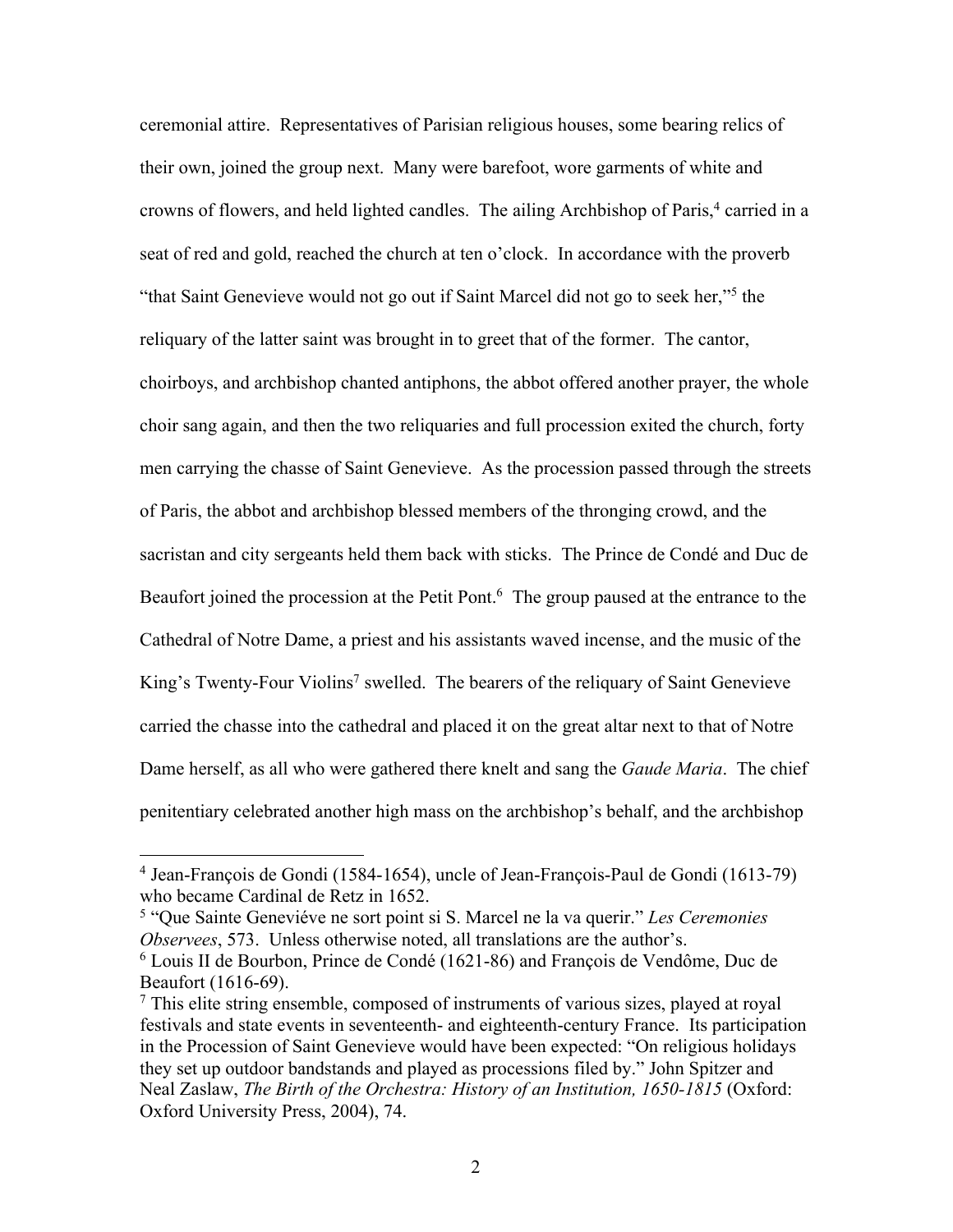and abbot offered more prayers. Finally, the procession left Notre Dame and returned to Sainte Geneviève du Mont. The bearers of the reliquaries of Saint Marcel and Saint Genevieve bent them toward each other in farewell at the entrance to the church. The chasse of Saint Genevieve was carried inside and lifted back up to its usual resting place as bells rang out. After one last prayer, the great procession ended.

An engraving attributed to Nicholas Cochin depicts *The Magnificent Procession of the Chasse of Saint Genevieve Patron of Paris on 11 June 1652 for Peace*. 8 In addition to the immense pageant shown in the engraving, one must imagine the crowd that gathered in the streets of Paris to watch it pass. According to the author of one contemporary account, the multitude that day was

so prodigious, that in addition to the profusion found in the streets, where it did not leave four feet of space for passage, the large squares and shops were all full of ten- and fifteen-row amphitheaters packed with people, and every house had up to three scaffoldings, on which yet another infinity could be seen, which did not prevent others from being everywhere in windows and on rooftops.9

<sup>8</sup> *La Magnifique Procession de la Chasse de Ste Geneviefve Patronne de Paris faite l'XIe Juin 1652 pour la paix* (Paris: Boissevin, 1652). Accessed 18 December 2017, http://bibliotheque-numerique.inha.fr/collection/item/25835. Samuel Rocheblave makes the attribution to Cochin in *Les Cochin* (Paris: Pierson, 1893), 28. His attribution is apparently based on similarities to an engraving bearing Cochin's name that depicts another procession a few days later: *La devote Procession de la chasse de St. Germain, Evesque et Patron de Paris, faite le 16. juin 1652 pour la paix et pour l'heureux retour du Roy* (Paris: Boissevin, 1652).

<sup>&</sup>lt;sup>9</sup> "si prodigieux, qu'outre l'afflüance qui s'en trouva par les ruës, où elle ne laissoit pas quatre pieds d'espace pour le passage, les grandes places  $\&$  les boutiques estoyent toutes pleines d'amphithéatres à dix & quinze rangs chargez de monde, & chaque maison avoit jusques à trois échaffauds, sur lesquels il s'en voyoit encor une infinité: ce qui n'empeschoit pas qu'il n'y en eust par tout aux fenestres & sur les toits." *Les Ceremonies Observees*, 576.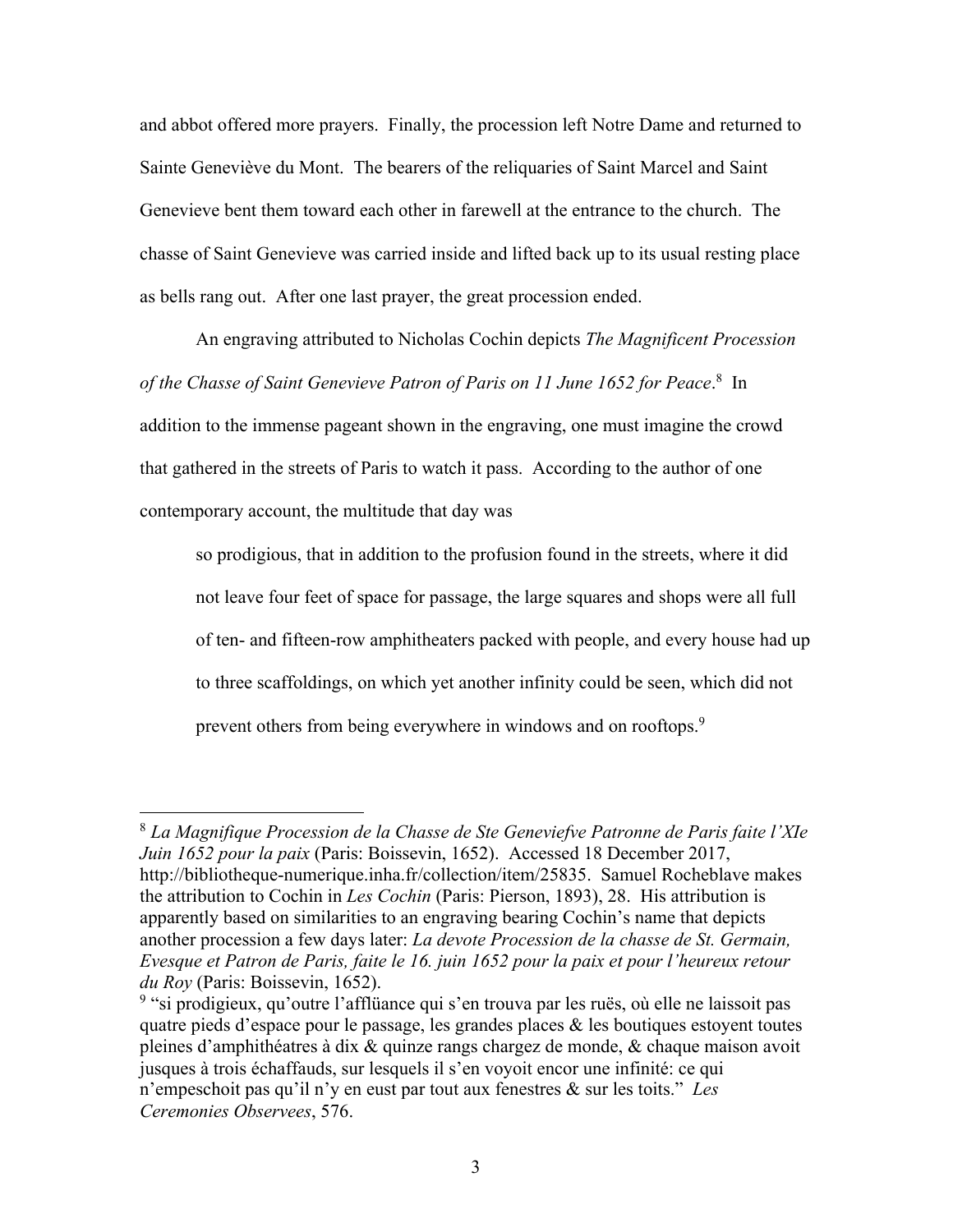The importance of public events is still measured today by the number of spectators, and crowd-size claims can vary widely. Whether or not the "magnificent procession" of the chasse of Saint Genevieve in June 1652 broke any attendance records in Paris, it is safe to say that it was a significant moment in the turbulent years of the Fronde, the civil wars that shook France from 1648 to 1653.

What is less certain is that the procession actually represented a call for peace. Ostensibly, the event was an attempt to persuade the patron saint of Paris to use her influence with the Almighty to put an end to the violence that had plagued the city and kingdom for four years, as the Parlement of Paris and the upper nobility sought to check the expanding reach of power wielded by Queen Anne d'Autriche, regent for her young son King Louis XIV, and her chief minister, Cardinal Jules Mazarin. The conflicts had spread beyond Paris to cities like Rouen, Angers, Dijon, Bordeaux, and Aix-en-Provence. The spring of 1652 had seen both defeats and victories for the rebel armies and renewed agitation in Paris.<sup>10</sup> No clear end was in sight. For most French men and women, the wars had surely dragged on far too long. Orest Ranum describes "a peace-at-any-price mood in 1652."<sup>11</sup> This mood, however, was not shared by all.

The leaders of the Fronde and their impassioned propagandists had no interest in peace until they had achieved a victory first. Moshe Sluhovsky has pointed out that *frondeurs* tried to use the procession of Saint Genevieve to cultivate support for their

<sup>10</sup> On the specific context of spring 1652, see Christian Jouhaud, *Mazarinades: La Fronde des mots* (Paris: Aubier, 1985), 248-49; Orest Ranum, *The Fronde: A French Revolution 1648-1652* (New York: Norton, 1993), 322-36; Michel Pernot, *La Fronde* (Paris: Éditions de Fallois, 1994), 289-308; and Moshe Sluhovsky, *Patroness of Paris: Rituals of Devotion in Early Modern France* (Leiden: Brill, 1998), 130. <sup>11</sup> *The Fronde*, 304.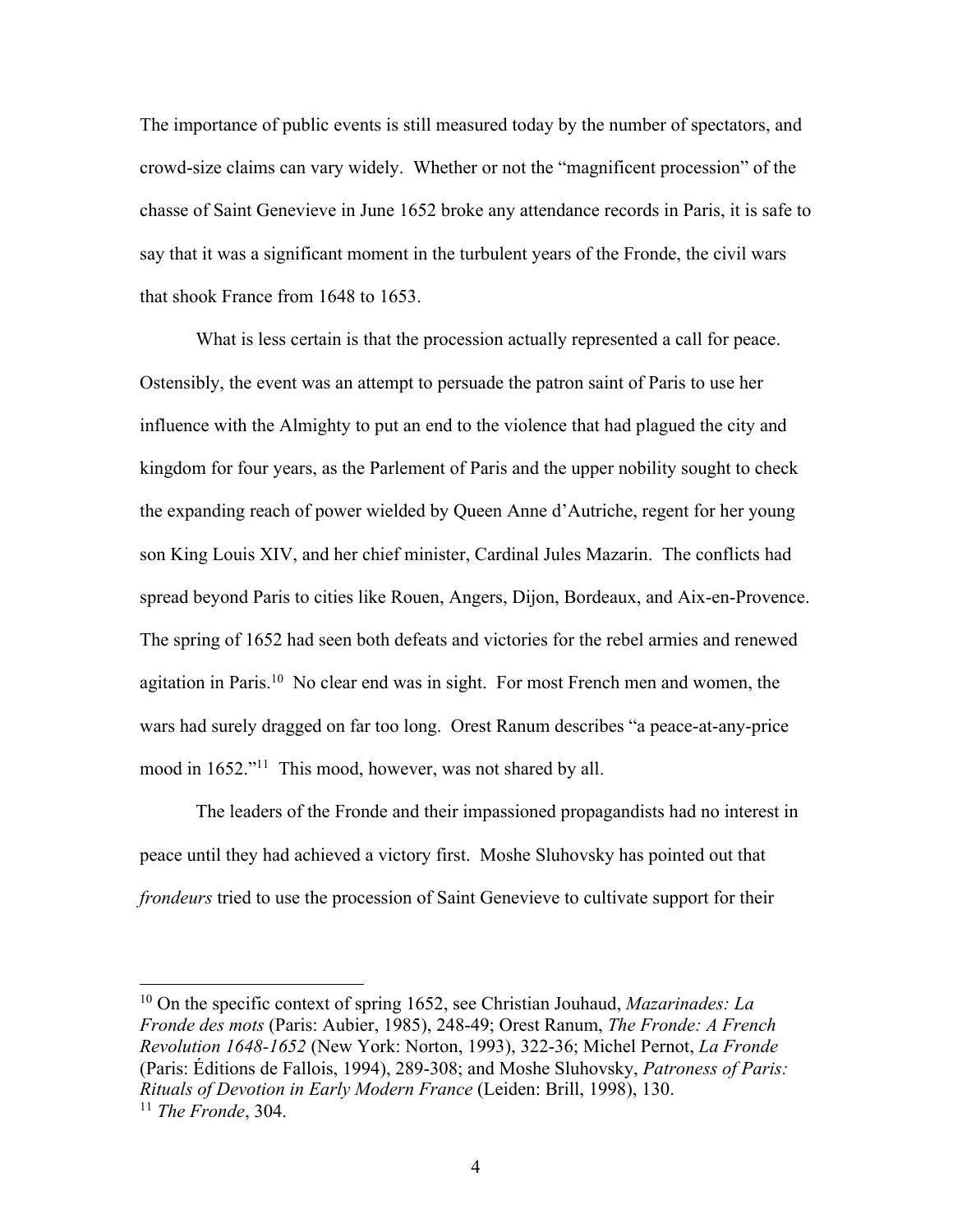ongoing revolt.<sup>12</sup> Conspicuous in the account of the event cited above is the remark that "the Procession having arrived at the Petit Pont by way of the Rue Saint Jacques, the Prince de Condé and Duc de Beaufort gave signs of their devotion through their respect for Saint Genevieve whose chasse they kissed and followed all the way to Notre Dame."<sup>13</sup> The dramatic and well-timed arrival of Louis II de Bourbon, Prince de Condé, and François de Vendôme, Duc de Beaufort, great military leaders of the Fronde, was a provocative attempt to co-opt the power of the procession. Françoise de Bertaud, Madame de Motteville,<sup>14</sup> describes the actions of the prince and duke in her memoirs. "The people having asked the Hôtel de Ville to have the chasse of Saint Genevieve brought down and carried in a procession to drive out Mazarin and have peace," she recalls, "the procession was made with the usual ceremony." She continues,

During this pious action, Monsieur le Prince, in order to win over the people and make himself King of Les Halles, along with the Duc de Beaufort, stood in the streets and amid the throng, while the Duc d'Orléans<sup>15</sup> and everyone were at the windows watching the procession go by. As the chasses [of other saints] went by, Monsieur le Prince ran up to all of them with humble and visible devotion, presenting his rosary to be kissed and contorting his face like common women do, but when the chasse of Saint Genevieve went by, then, like a fanatic, after

<sup>12</sup> *Patroness of Paris*, 133-35.

<sup>13</sup> "La Procession estant arrivée à Petit-pont par la ruë Saint Jacques, le Prince de Condé & le Duc de Beaufort, y donnérent des marques de leur dévotion par leurs respects envers Sainte Géneviéve dont ils baisérent la Chasse, & la suivirent jusqu'à Nostre-Dame." *Les Ceremonies Observees,* 574.

 $14$  (1621-89).

<sup>&</sup>lt;sup>15</sup> Gaston de France, Duc d'Orléans (1608-60), the only surviving brother of Louis XIII and the uncle of Louis XIV, was a key figure during the Fronde due to his power and shifting alliances. He had initially supported Mazarin but joined forces with the rebelling princes in 1651.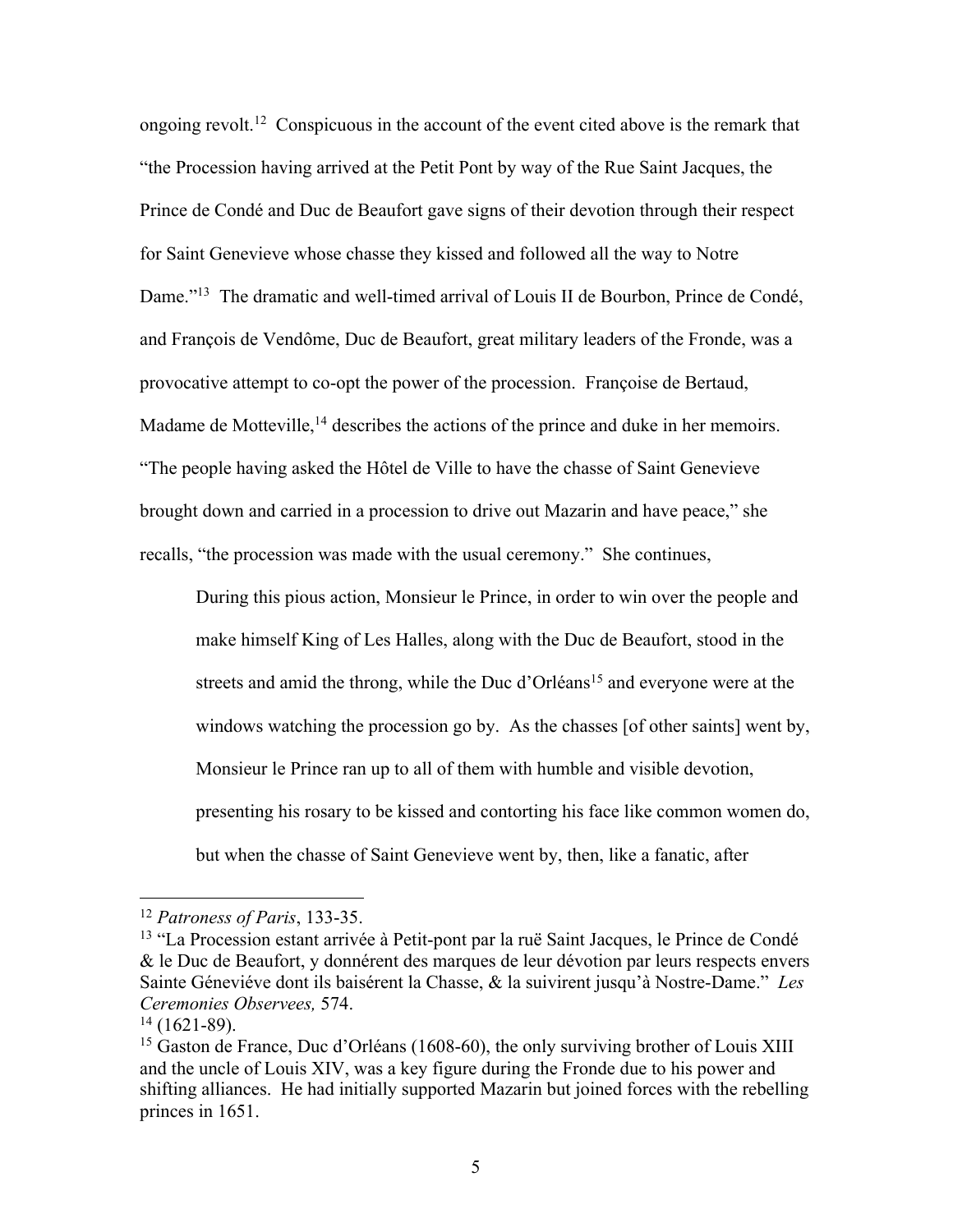kneeling in the street, he ran and threw himself between the priests, and, kissing this holy chasse a hundred times, he presented his rosary to be kissed again and stepped back to the applause of the people. They all shouted after him, saying, *"Ah! The good prince! And how devoted he is!"* The Duc de Beaufort, whom

Monsieur le Prince had associated with this feigned devotion, did the same thing

[...] This action seemed strange to all who saw it. It was easy to guess the

intention, which was not favorable to the King, but it didn't do him much harm.<sup>16</sup> The fact that Motteville names peace as only the second desired outcome of the procession, after the expulsion of Mazarin, suggests that motivations for the event were mixed from the beginning. Motteville clearly finds Condé's behavior ridiculous. She highlights his exaggerated and false piety and how he seeks applause and approval. Although Motteville judges that Condé's actions were ultimately futile, her description demonstrates that a desire for peace was not universal.

<sup>16</sup> "Le peuple ayant demandé à l'hôtel-de-ville que la châsse de sainte Geneviève fût descendue et portée en procession pour chasser le Mazarin et avoir la paix, la procession se fit avec la cérémonie ordinaire. Pendant cette pieuse action, M. le prince, pour gagner le peuple et se faire roi des halles aussi bien que le duc de Beaufort, se tint dans les rues et parmi la populace, lorsque le duc d'Orléans et tout le monde étaient aux fenêtres pour voir passer la procession. Quand les châsses vinrent à passer, M. le prince courut à toutes avec une humble et apparente dévotion, faisant baiser son chapelet, et faisant toutes les grimaces que les bonnes femmes ont accoutumé de faire; mais quand celle de sainte Geneviève vint à passer, alors comme un forcené, après s'être mis à genoux dans la rue, il courut se jeter entre les prêtres: et baisant cent fois cette sainte châsse, il y fit baiser encore son chapelet, et se retira avec l'applaudissement du peuple. Ils criaient tous après lui, disant: '*Ah! le bon prince! et qu'il est dévot!*' Le duc de Beaufort, que M. le prince avait associé à cette feinte dévotion, en fit de même [. . .] Cette action parut étrange à tous ceux qui la virent. Il fut aisé d'en deviner le motif, qui n'était pas obligeant pour le Roi; mais il ne lui fit pas grand mal." Madame de Motteville, *Chronique de la Fronde*, ed. Jean-Michel Delacomptée (Paris: Mercure de France, 2003), 478.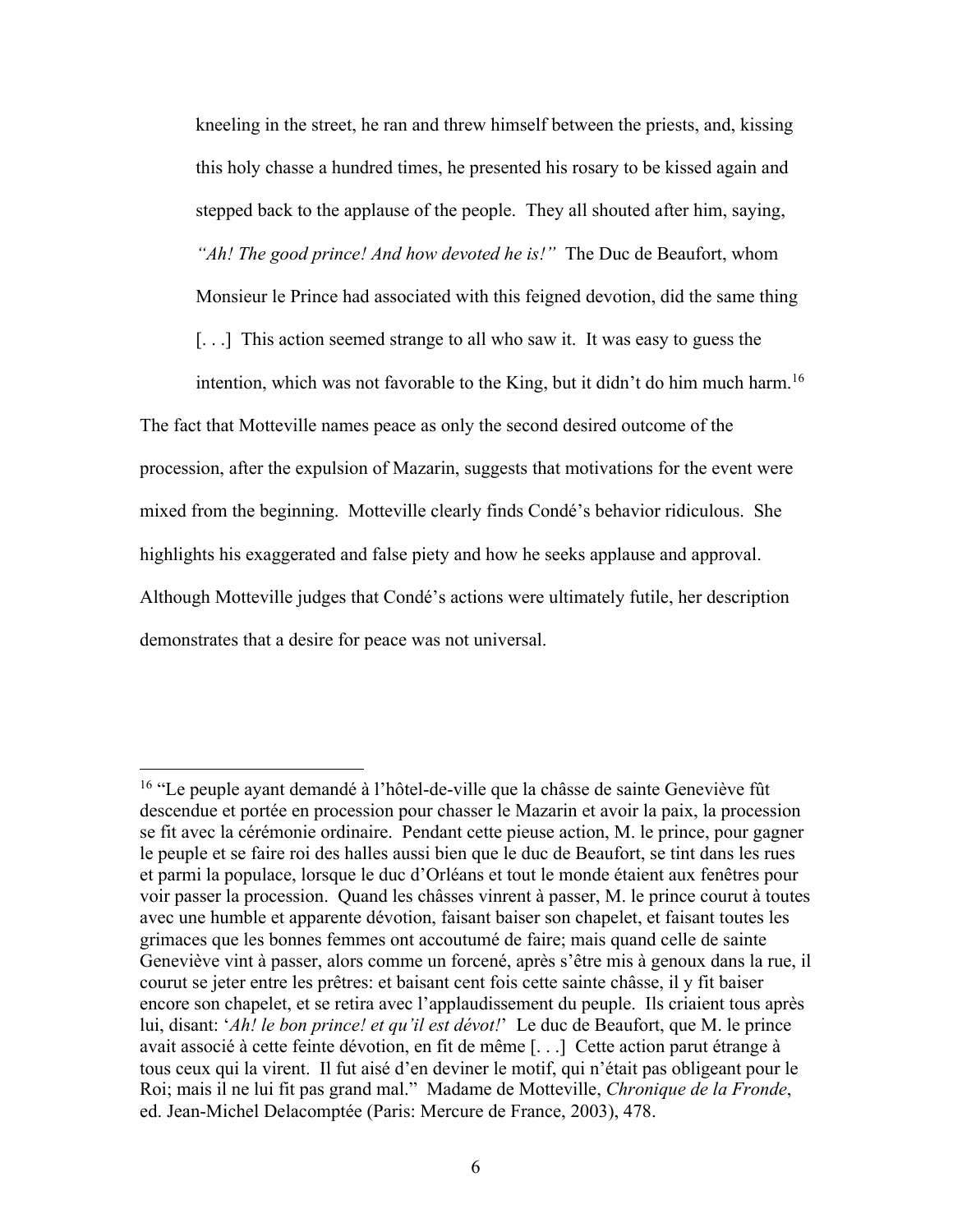In line with Condé, authors of Mazarinades, the political pamphlets of the Fronde,<sup>17</sup> summoned up the voice of Saint Genevieve herself in the weeks and months following the procession not to call for peace, but rather, as calls to arms, urging rebels to keep fighting the good fight and warning the queen regent that a revolution was imminent. Sluhovsky observes that, although theology and doctrine were not at stake during the Fronde as they had been in the wars of the previous century, religious zeal remained as strong as ever in seventeenth-century France, and writers of Mazarinades drew heavily upon religious symbolism, particularly that associated with the cult of saints, in order to mobilize support for political causes. Reports of saints' interventions at key moments of the Fronde allowed writers of Mazarinades "to integrate political events into a spiritual or even divine framework."<sup>18</sup> Saint Genevieve<sup>19</sup> plays a major role in legends of the rise to prominence of the city of Paris and the establishment of France as a Christian nation. In 452, she is said to have foretold that the army of Attila the Hun, then engaged in an invasion of Gaul, would not lay siege to Paris. Shortly after her prophesy, the attacking Huns withdrew and left Gaul entirely. In 496, near the end of her life, she helped to convince Clovis, the Frankish king, to convert to Christianity. She was invoked on behalf of the city of Paris as early as the ninth century and was firmly established as its

 $17$  Current estimates place the number of political pamphlets published during the Fronde at 5000-6000 separate titles. These pamphlets are called collectively Mazarinades after the satirical *La Mazarinade* (Paris, 1651) attributed to Paul Scarron [Moreau 2436]. In addition to Moreau and Jouhaud, see Hubert Carrier, *La Presse de la Fronde (1648- 1653): Les Mazarinades*, 2 vols. (Geneva: Droz, 1989-91) and *Les Muses guerrières: Les Mazarinades et la vie littéraire au milieu du XVIIe siècle* (Paris: Klincksieck, 1996). <sup>18</sup> "intégrer les événements politiques dans un cadre spirituel voire divin." "La Mobilisation des saints dans la Fronde parisienne d'après les mazarinades," *Annales Histoire Sciences Sociales* 54.2 (1999): 373.

 $19$  (after 420-after 500).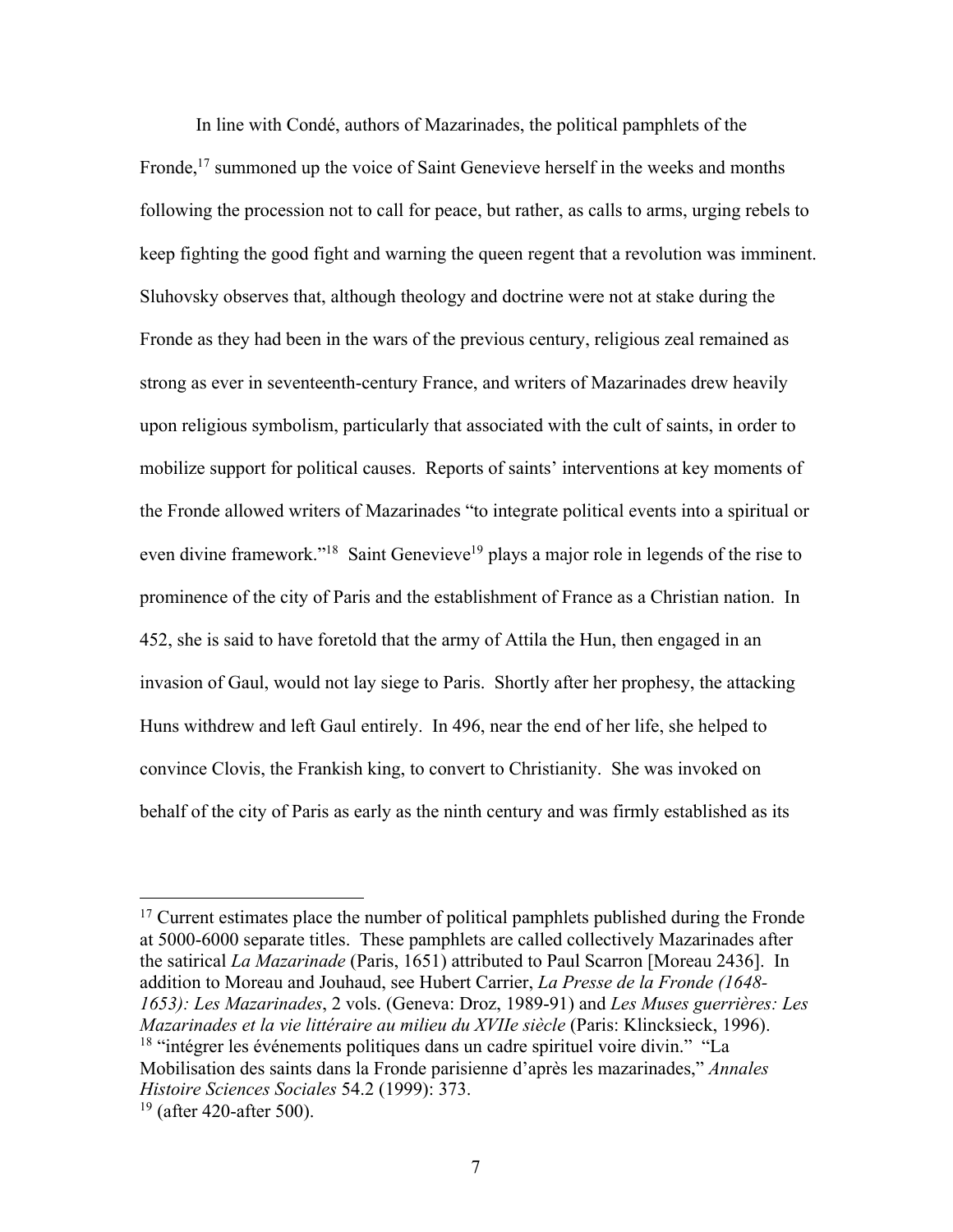patron saint by the fourteenth.20 Processions of Saint Genevieve were held frequently in Paris over the years, especially in the fifteenth and sixteenth centuries.<sup>21</sup> In the political propaganda of the seventeenth-century Fronde, Saint Genevieve's voice joins those of many other women, real and imagined (present and past queens, the wives of members of Parlement, printers, prostitutes, fishmongers, fruitsellers, even one Parisian pumphouse<sup>22</sup>), who speak in Mazarinades to galvanize partisans and press for action.

In her analysis of the roles available to living women who sought to legitimate their involvement in the Fronde, Sophie Vergnes discusses the contrasting, but symmetrical, identifications of female figures as militaristic Amazons and as devoted mothers—the former exemplified, *inter alia*, by Anne-Marie-Louise d'Orléans, Duchesse de Montpensier,<sup>23</sup> who commanded that the cannons of the Bastille be fired upon royal troops at the Battle of the Faubourg Saint-Antoine in July  $1652<sup>24</sup>$  and the latter by Charlotte-Marguerite de Montmorency, Dowager Princess of Condé,<sup>25</sup> whose unexpected death in December 1650 during her sons' long imprisonment helped their partisans advocate successfully for their release. "Both of these references," Vergnes observes,

 $20$  For details of the life of Saint Genevieve and the development of her cult, see Sluhovsky, *Patroness of Paris*, 11-25.

<sup>&</sup>lt;sup>21</sup> Sluhovsky includes a list of processions of Saint Genevieve from 885 to 1725. *Patroness of Paris*, 217-19.

 $22$  The pumphouse known as La Samaritaine, then located on the Left Bank of the Seine at the end of the Pont Neuf, discusses current events with the statue of King Henri IV standing on the middle of the bridge, in a series of dialogues, beginning with the *Dialogue entre le Roy de Bronze et la Samaritaine* (Paris: Arnould Cotinet, 1649) [Moreau 1090]. On the importance of the Pont Neuf for early modern Paris and of these public structures in particular, see Joan DeJean, *How Paris Became Paris* (New York: Bloomsbury, 2014), 25-26.

 $23$  (1627-1693).

<sup>24</sup> DeJean describes this memorable moment in her introduction to Montpensier, *Against Marriage: The Correspondance of the Grande Mademoiselle*, ed. and trans. DeJean (Chicago: University of Chicago Press, 2002), 6-7.

 $25$  (1594-1650).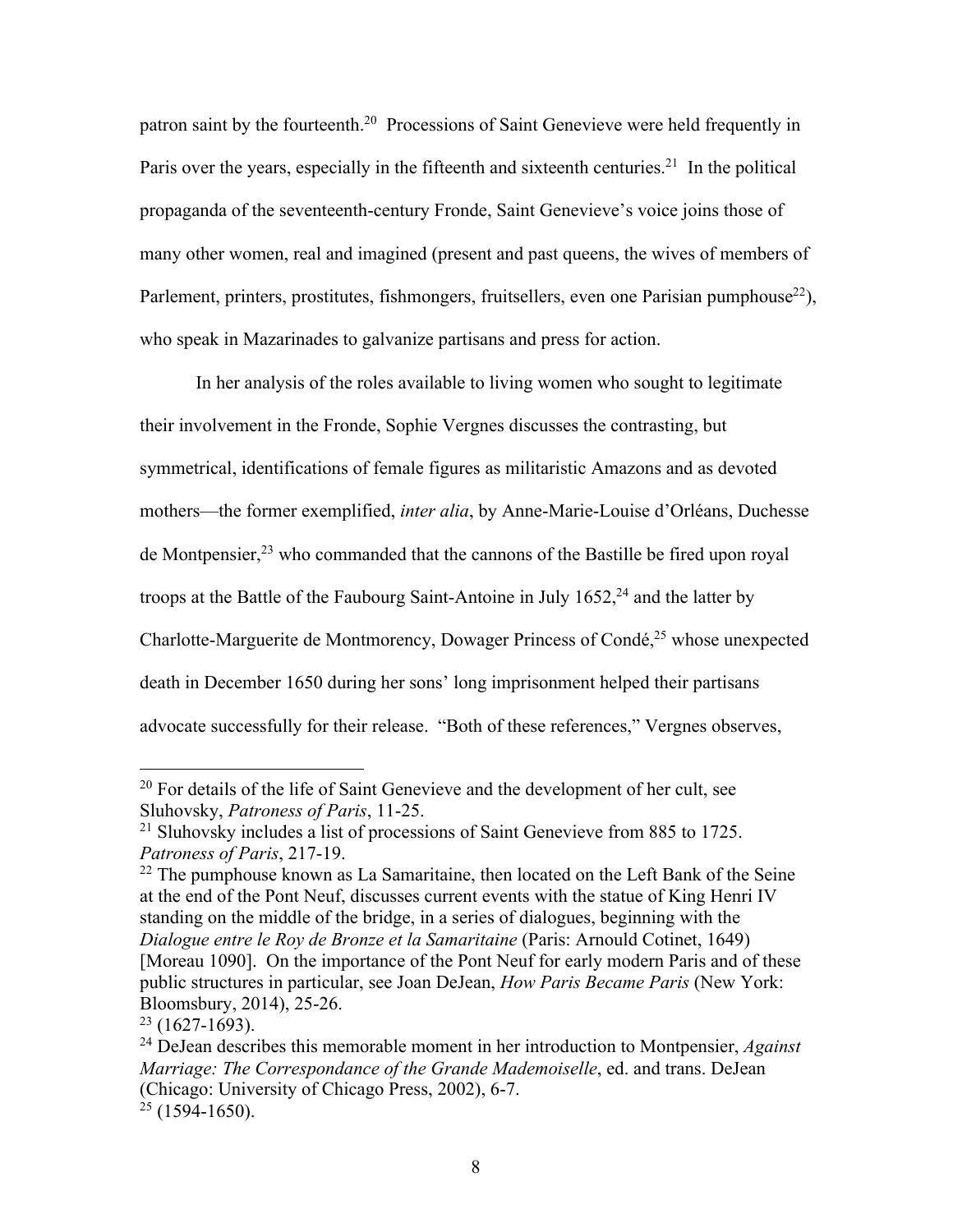"impose on women who wish to benefit from them a strict framework, absolutely transgressive in one case, absolutely respectful of norms in the other.<sup>"26</sup> Apparitions of Saint Genevieve in Mazarinades published after the procession for peace in June 1652 make use of both maternal and militaristic elements, a royalist pamphlet depicting the patron saint listening like a mother to Parisians' prayers, and three *frondeur* pamphlets representing her support of a continued armed rebellion and threats of outright revolution if rebels' demands are not met. These pamphlets demonstrate not only Saint Genevieve's continuing presence in seventeenth-century French mentalities, but also, and more importantly, the symbolic power of gendered voices in a time of political crisis.

That the procession of Saint Genevieve did not lead to peace was probably a surprise to no one. Two weeks before the procession, in a pamphlet dated 29 May 1652, French Academy member and bishop Antoine Godeau, casting himself as a humble Parisian parish priest, had warned that few in Paris were actively seeking peace: "Not many people have come [to the churches] to pray to the God of the Armies, who is also the God of Peace, to look with pity upon the vessel in which they have embarked, which is on the verge of shipwreck."<sup>27</sup> Godeau describes, using the future tense, the religious hypocrisy he expects to see at the procession:

<sup>26</sup> Sophie Vergnes, *Les Frondeuses: Une révolte au féminin (1643-1661)* (Seyssel: Champ Vallon, 2013), 295.

<sup>&</sup>lt;sup>27</sup> "Peu de personnes y sont venuës prier le Dieu des armées, qui est aussi le Dieu de la Paix, de regarder en pitié le vaisseau où elles sont embarquées, lequel est sur le point de faire naufrage." *Advis aux Parisiens sur la descente de la Chasse de sainte Geneviefve, & la Procession qui se doit faire pour demander la Paix. Par un Curé de la ville de Paris* (Paris: 1652), 5 [Moreau 492]. This text is also included in the second volume of Godeau's collected works published in 1658. *Oeuvres chrestiennes et morales en prose, de Mre Antoine Godeau, Evesque de Vence* (Paris: Pierre le Petit, 1658) 2: 99-126. Godeau published a related verse text in 1652, the *Hymne de Ste Geneviefve, patronne de la ville de Paris, par A. G. E. D. G.* (Paris: Pierre Le Petit, 1652) [Moreau 1671]. A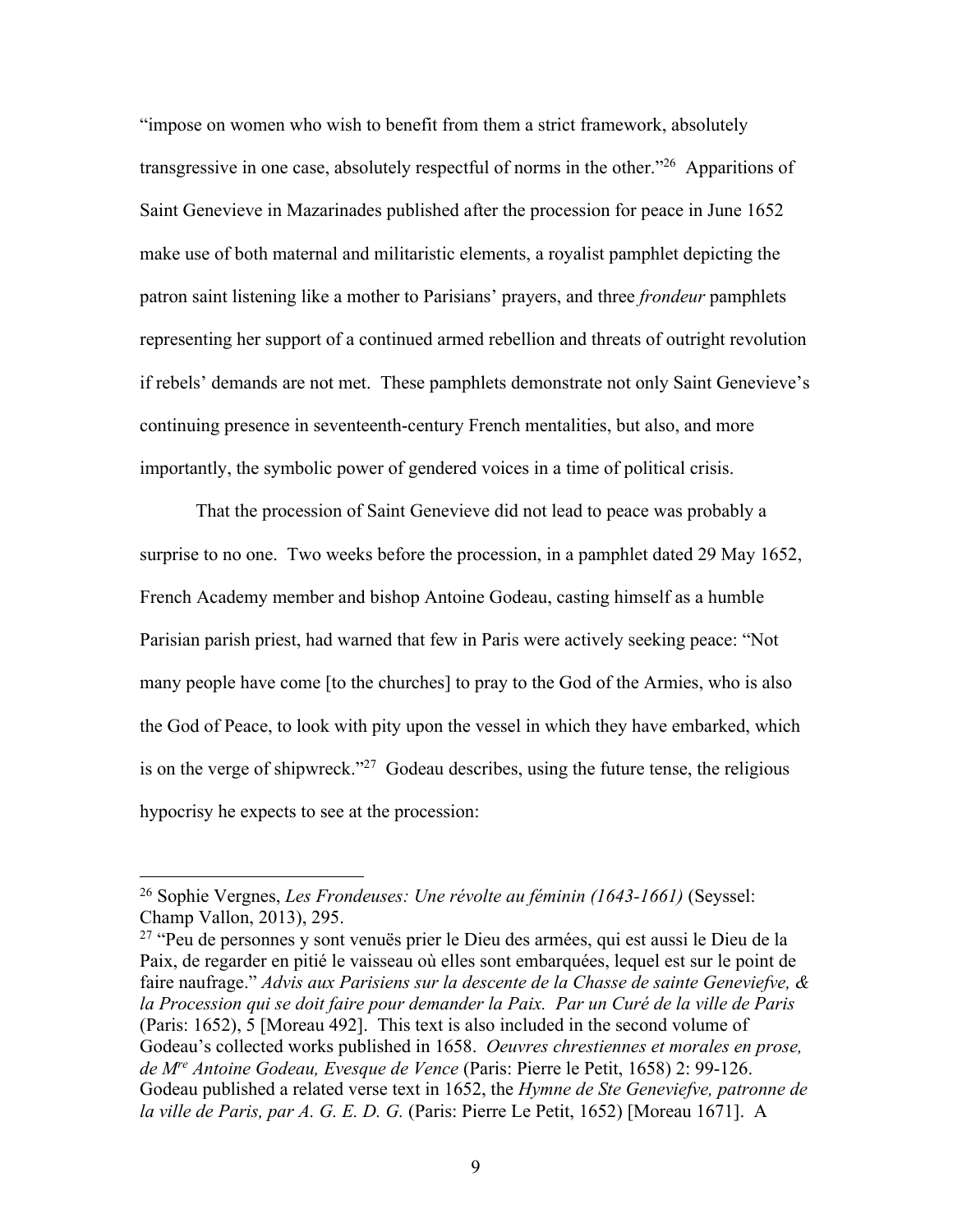How many people will come [to the procession] with minds either full of dissension, sedition, & revolt, disguised beneath the pretext of public good, or torn apart by hatred, consumed by envy, burning with greed, or slaves to wicked loves! How many hypocrites walking there with downcast faces will have aspirations raised above the clouds! How many falsely devout will beat their breasts, without dreaming that they should subjugate their hearts instead of striking their stomachs, in order to appease the anger of God, the enemy of those who use pious actions to conceal their desires!<sup>28</sup>

Until Parisians truly change their ways, Godeau writes, Saint Genevieve will block her ears to their pleas and will call for their punishment rather than an end to their suffering. The Prince de Condé and Duc de Beaufort, of course, acted just as Godeau had predicted.

In four Mazarinades published anonymously after the procession of her reliquary, Saint Genevieve speaks directly to explain why peace has not yet ensued. In the first of these pamphlets, the *Revelation de Sainte Geneviéve* [sic] *a un Religieux de son Ordre, sur les Miseres du Temps, Où elle luy declare la raison pour laquelle elle n'a pas fait* 

habitué of Parisian literary salons, particularly that of Catherine de Vivonne, Marquise de Rambouillet (1588-1665), Godeau (1605-72) was one of the founding members of the Académie française, elected in 1634. He became Bishop of Grasse in 1636 and of Vence in 1638. See Yves Giraud, ed., *Antoine Godeau (1605-1672): De la galanterie à la sainteté* (Paris: Klincksieck, 1975).

<sup>&</sup>lt;sup>28</sup> "Que de gens y viendront avec des esprits ou pleins de faction, de sedition, & de revolte, deguisées sous le pretexte du bien public, ou deschirez de haine, ou rongez d'envie, ou bruslans d'avarice, ou esclaves de mauvaises amours! Que d'hypocrites y marcheront avec le visage abbatu, qui auront des pretentions eslevées par dessus les nuës! Que de faux devots y fraperont leur poitrine, sans songer qu'il faut froisser son coeur, & non pas battre son estomach, pour flechir la colere de Dieu, ennemi de ceux qui se servent des actions de pieté pour couvrir leurs convoitises!" *Advis aux Parisiens*, 11.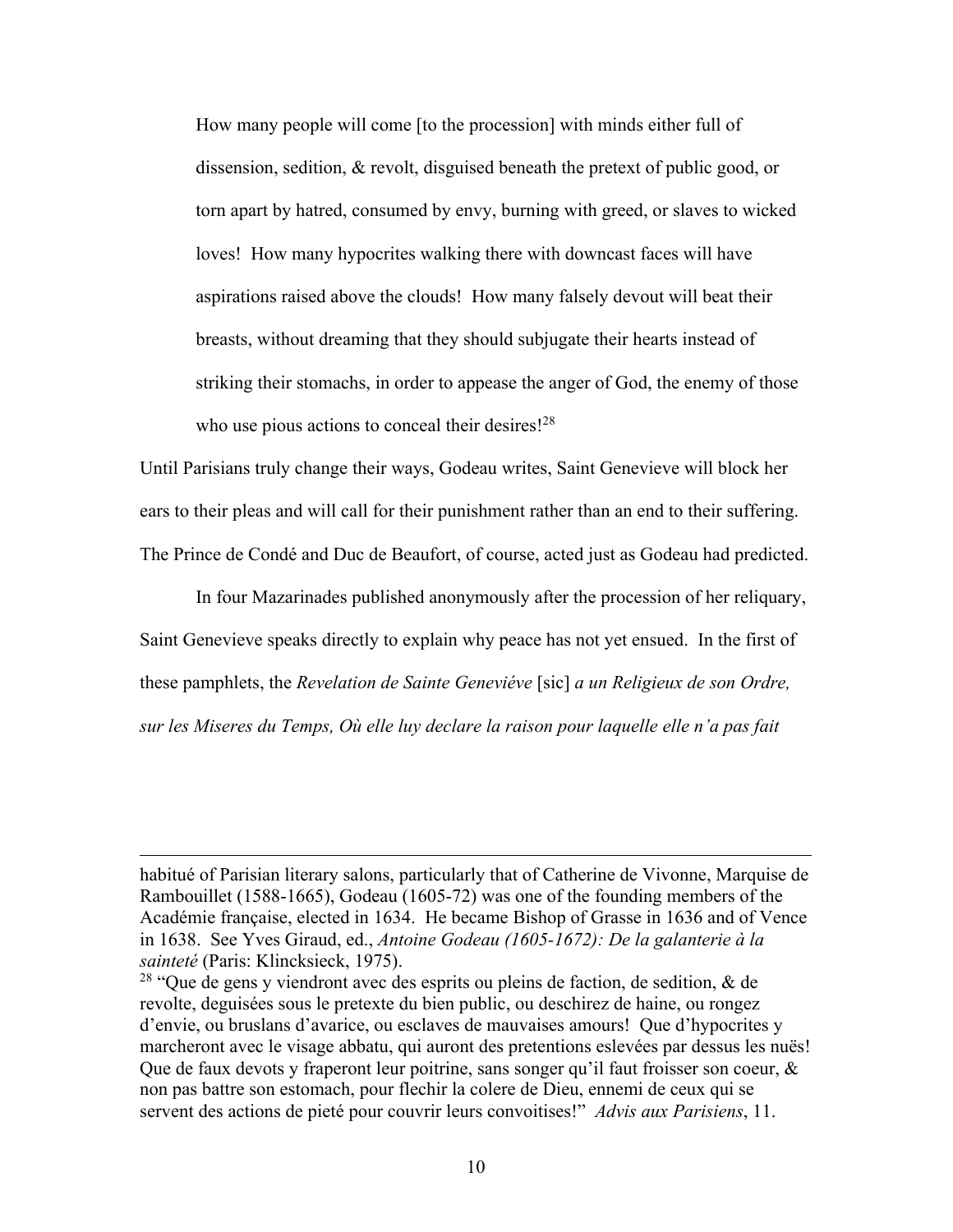Miracle cette Année,<sup>29</sup> she takes a royalist stance. The saint says she has heard Parisians' supplications "with the tenderness of a mother."<sup>30</sup> Sounding much like Godeau, she says she has not yet responded because these prayers have not been offered with humility and submission. God, she observes, holds the king's heart in his hand. Any preference for other leaders—i.e., for rebelling princes—thus amounts to idolatry. Addressing Paris, Saint Genevieve describes these idolatrous, and aggressive, acts:

you open your gates to Foreign & enemy troops, & you close them to [those] of your King, you provide them with munitions  $\&$  sustenance,  $\&$  you refuse these things to your Compatriots who are following their King, you take up arms & use your artillery against your King, under false pretexts, & you favor those who are declared sworn enemies of the Crown.31

The allusion to mercenary soldiers in *frondeur* armies allows this propagandist to identify the rebels as a foreigners, even though they are led by Condé, first prince of the blood.<sup>32</sup> The patron saint's motherly sentiments do not extend to the children of other nations.

As a complement to her own maternal attitude, Saint Genevieve insists here that the king has "nothing but a father's feelings"<sup>33</sup> for the city of Paris. The author of this

 $29$  Paris, 1652 [Moreau 3540]. This Mazarinade makes reference to the event known as the "Massacre de l'Hôtel de Ville" on 4 July 1652, so this pamphlet must have been published after that date. It makes no mention to later events to which the pamphlets discussed below allude. See Pernot, *La Fronde*, 304-07 and Robert Descimon, "Autopsie du massacre de l'Hôtel de Ville (4 juillet 1652): Paris et la 'Fronde des Princes," *Annales: Histoire, Sciences Sociales* 54.2 (1999): 319-51.

<sup>30</sup> "avec tendresse de mere." *Revelation de Sainte Geneviéve* [sic], 7 [misprinted as 3]. <sup>31</sup> "tu ouvres tes portes à des troupes Estrangeres & ennemies, & tu les fermes à celle de ton Roy, tu leur fournis des munitions  $\&$  des vivres,  $\&$  tu en refuses à tes Compatriotes qui suivent leur Roy, tu prens les armes  $\&$  employe ton artillerie contre ton Roy, sous de faux pretextes, & tu favorises ceux qui sont declarez ennemis jurez de la Couronne." *Revelation de Sainte Geneviéve* [sic], 8-9.

 $32$  Foreign mercenaries actually fought on both sides of the Fronde. See Perez Zagorin, *Rebels and Rulers, 1500-1660* (Cambridge: Cambridge University Press, 1982) 2:214.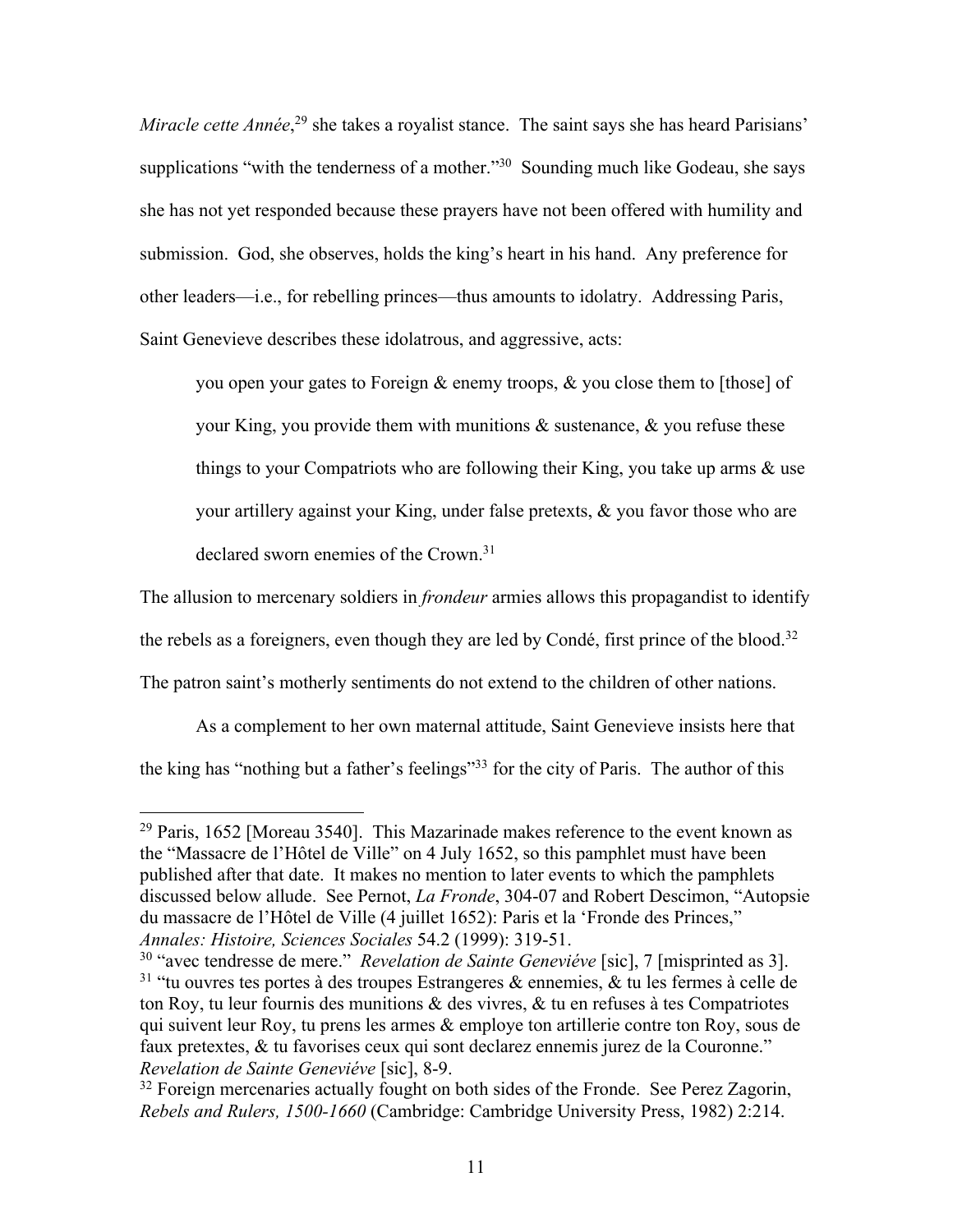pamphlet goes on to describe the whole of France as a generous mother destroyed by selfish *frondeurs*: "you thought you were avoiding a few small contributions necessary for war efforts, & look at your ruined villages, your dried-up breasts, your devastated countrysides, your nursing mothers smothered, the whole flatland lost, & even uncultivated,  $\&$  hopeless for the next few years."<sup>34</sup> The rebels have prevented their mother from nourishing her children, both metaphorically (France's dried-up breasts) and literally (her uncultivated fields).

All hope is not lost, though, for Saint Genevieve says that she has, in fact, begun to bring about the miracle asked of her: "Your wishes however & your prayers have not been futile nor my efforts superfluous."<sup>35</sup> She has been working behind the scenes to soften the hearts of the king and queen even though both, by rights, should seek to punish their rebellious subjects. She has persuaded the king to show affection and benevolence, and she has torn from the queen's heart and hands any desire for vengeance. All that remains is for Paris to submit. The path to peace is simple: just stop rebelling.

This simple solution does not appeal to the authors of three other Mazarinades published after the procession, in which Saint Genevieve steps in to justify the continuing wars. By contrast to her tone in the royalist pamphlet just discussed, the saint in these *frondeur* pamphlets speaks with a voice that is far from maternal. Saint Genevieve appears twice to Anne d'Autriche. *L'Apparition de Sainte Geneviefve a la Reyne, le jour* 

<sup>33</sup> "que des sentimens de pere." *Revelation de Sainte Geneviéve*, 10.

<sup>&</sup>lt;sup>34</sup> "tu as pensé deviter quelques legeres contributions necessaires pour les affaires de la guerre, & regarde tes villages ruinez, tes mamelles desseichées, tes campagnes desolées, tes meres nourices estouffées, tout le plat pays perdu, & mesme sans labour, & sans esperance pour les annéees prochaines." *Revelation de Sainte Geneviéve* [sic], 11. <sup>35</sup> "Tes voeux pourtant & tes prieres n'ont pas esté inutiles ny mes soins superflus." *Revelation de Sainte Geneviéve* [sic], 15.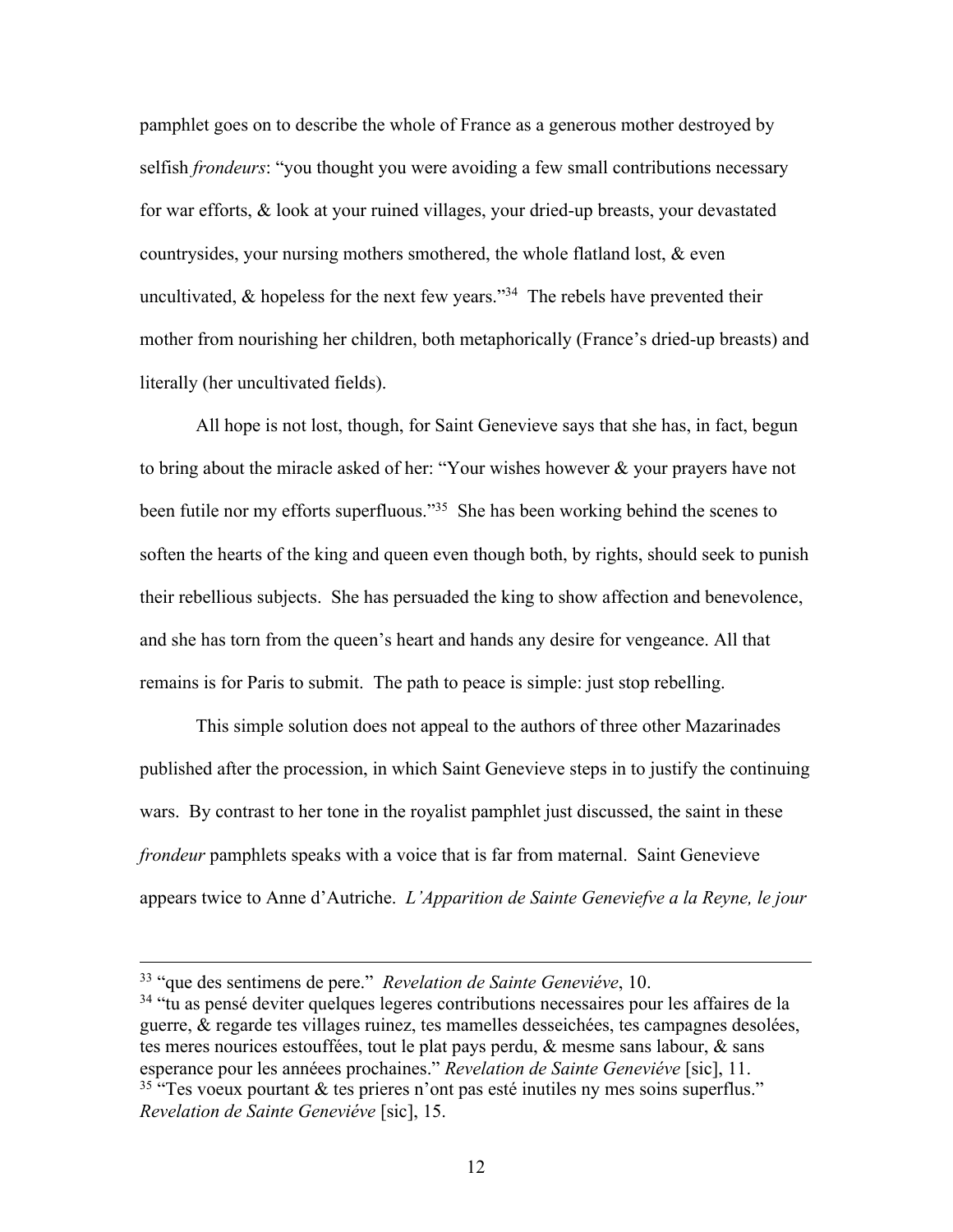*de l'Arrivée en Cour de Messieurs les Deputez*<sup>36</sup> begins with an assertion of the saint's vengeful nature, as shown by the punishment of a prosecutor who failed to show due respect at the descent of her reliquary:

the whole City of Paris knows [what] happened to a Prosecutor of the Court in the Rue de la Huchette, who for having scorned the Ceremonies of the Descent of the Chasse was burned with his children, & his Master Clerk, his wife's leg broken; such that his whole house was consumed without any remedy the very night of his blasphemes.37

Bibliographer Célestin Moreau notes that in the margin of one copy of this Mazarinade, an anonymous annotator has written "*Calomnie*."38 Calumny or not, the anecdote conveys the urgency of full compliance with the saint's wishes.

The author of this Mazarinade indicates that the procession of Saint Genevieve has, in fact, already led to improved conditions in France: "The advancing Troops have halted, the deputies have been called for, they are at Court, & are already promising Peace overall."<sup>39</sup> In this pamphlet, the obstacle to peace is not the rebellion of Parisians but the presence of Mazarin. Saint Genevieve visits Anne d'Autriche and commands her

<sup>36</sup> Paris, Antoine le Bon, 1652. This pamphlet is item 6 in Moreau, "Supplément à la Bibliographie des mazarinades*," Bulletin du bibliophile et du bibliothécaire* (Paris: Henri Leclerc, 1862): 789. The Parlement de Paris met with Louis XIV at Saint-Denis on 11 July 1652, and the king indicated his willingness to distance himself from Mazarin. Pernot, *La Fronde*, 310.

<sup>37</sup> "toute la Ville de Paris sçait [ce qui est] arrivé à un Procureur de la Cour dans la ruë de la Huchette, lequel pour avoir méprisé les Ceremonies de la Descente de la Chasse a esté bruslé avec ses enfans, & son Maistre Clerc, sa femme ayant eu la jambe rompuë; de sorte que toute sa maison a esté consommée sans aucun remede la mesme nuict de ses blasphemes." *Apparition de Sainte Geneviefve*, 3.

<sup>38</sup> Moreau, "Supplément," 789.

<sup>&</sup>lt;sup>39</sup> "Les Trouppes qui avançoient se sont arrestées, on a mandé les Deputez, ils sont en Cour, & se promettent desja une Paix generale." *Apparition de Sainte Geneviefve*, 4.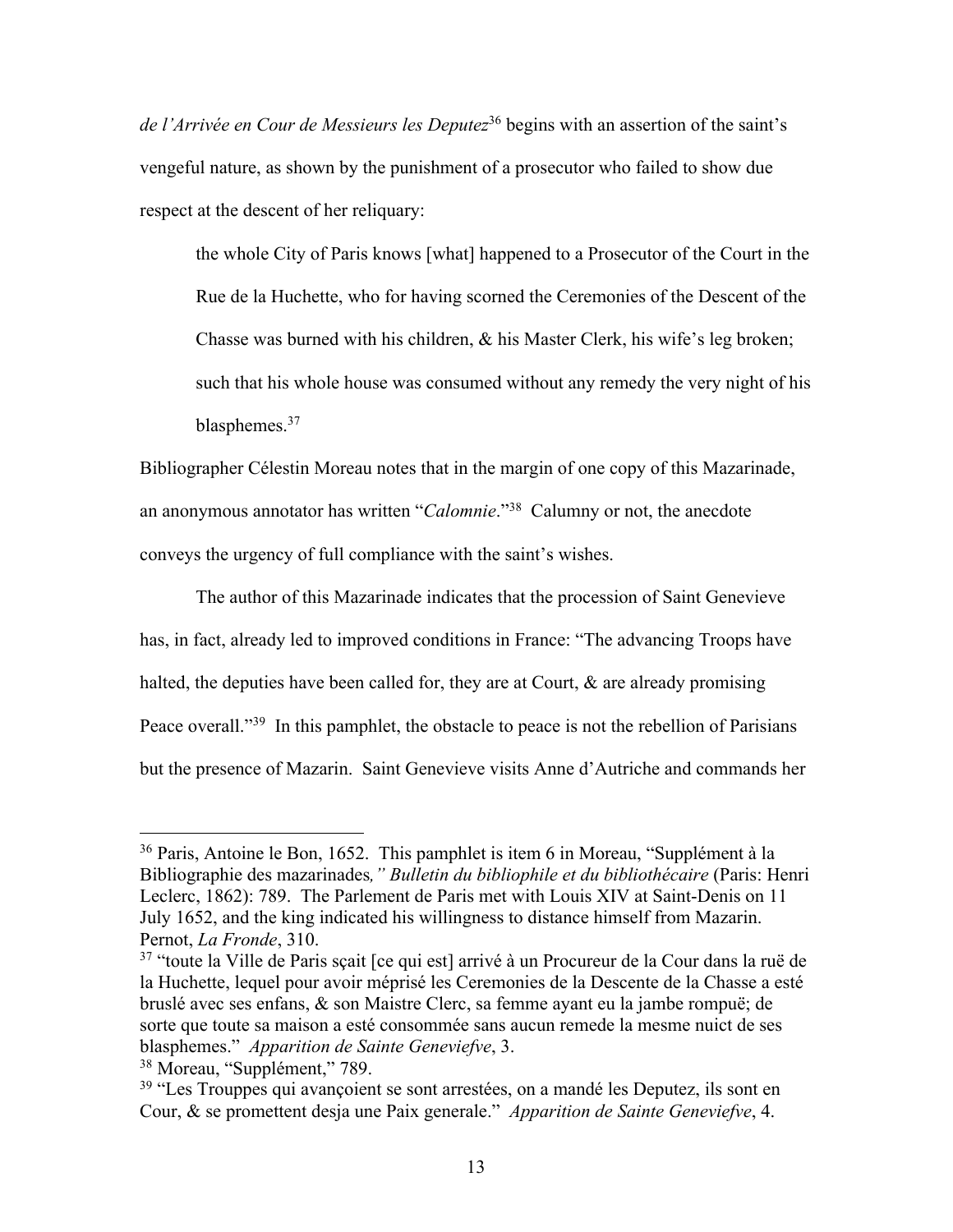to banish the cardinal. The propagandist reports having heard about this visit from the queen herself. Saint Genevieve has told the queen "that she had to do it [send Mazarin away] if she loved her subjects,  $\&$  her son."<sup>40</sup> Anne d'Autriche plays a maternal role, although Saint Genevieve does not. The militaristic saint states that peace in France will allow French armies to redirect their efforts to their rightful object: conquering the Holy Land. Saint Genevieve has told the queen that it is time "to teach the English what the people of God can do when united, & go tear from the hands of Turks & Barbarians the Holy Land."41 An unapologetic Amazon, this version of Saint Genevieve expresses no desire for an end to violence. Peace in France will simply allow French troops to set their sights on a higher cause. Rendered speechless by the saint's admonitions, the queen weeps. She feels such regret and compassion for her subjects that she resolves to expel Mazarin immediately and restore peace to France. The author of this pamphlet urges the queen to heed Saint Genevieve's words: "Do not refuse it [peace], MADAME, to your Subjects who have nothing free but thought, who possess for all goods only their heart, which they offer to you if you act as their Queen.<sup> $142$ </sup> The ability to end the wars in this propagandist's view lies not with *frondeurs*, but with the queen regent, who will receive her subjects' devotion if she acts in their best interest as a queen, or mother, should.

<sup>40</sup> "Qu'elle le devoit faire si elle avoit de l'amour pour ses sujets, & pour son fils*.*" *Apparition de Sainte Geneviefve*, 4.

<sup>&</sup>lt;sup>41</sup> "Qu'il falloit apprendre aux Anglois ce que peut le peuple de Dieu estant bien uny,  $\&$ aller arracher des mains des Turcs & des Barbares la Terre Sainte." *Apparition de Sainte Geneviefve*, 4.

<sup>42</sup> "Ne la reffusés pas, MADAME, à vos Sujets qui n'ont rien de libre que la pensée, qui ne possedent pour tous biens que leur coeur, lequel ils vous offrent si vous leur servés de Reyne." *Apparition de Sainte Geneviefve*, 6.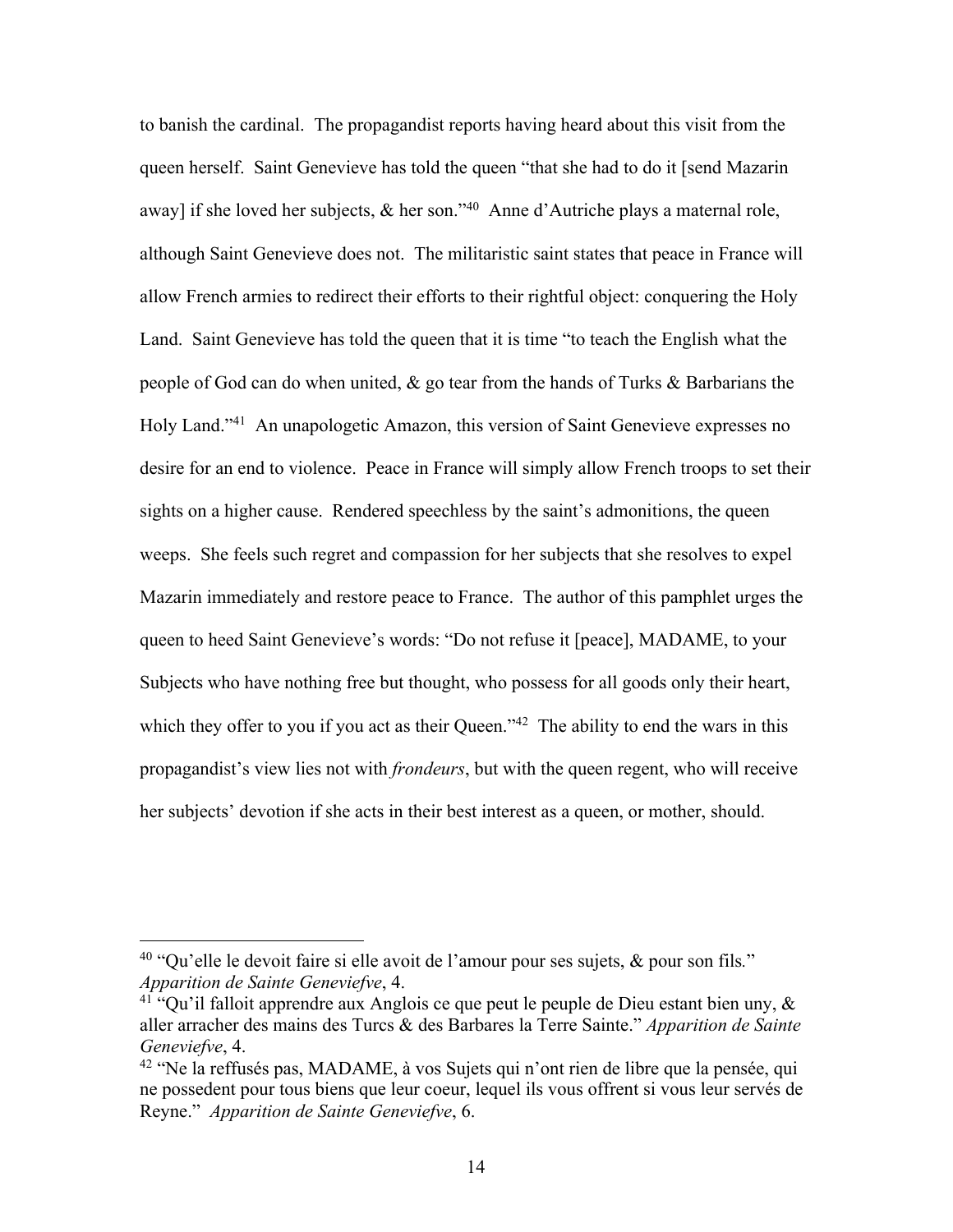In *Les Convulsions de la Reyne la nuit de devant le depart de Mazarin*, <sup>43</sup> Saint Genevieve again appears to Anne d'Autriche. Drawing upon rampant, and misogynist, speculations of a love affair between the queen regent and cardinal, this pamphlet relates the tormented sleep of Anne d'Autriche on the eve of Mazarin's departure from court. Visited by nightmares, the queen cries out in grief and remorse. She claims to have been enchanted into loving Mazarin:

Is it not in some way justification of the suspicions of many in Paris, that that beautiful singer Leonora, who stayed for a long time at the Tuileries, where I often went to visit her, & whom I showered with gifts upon her departure, had through some kind of love potion filled my imagination with the idea of this Italian [Mazarin], who had I believe brought her here from his own country, fertile in such plagues, to make me lose my senses.<sup>44</sup>

The reference in this passage is to Leonora Baroni, an Italian singer who had spent time at the court of Anne d'Autriche in 1644, not to Leonora Galigäi, also Italian, who had been hired by Marie de Médicis to perform exorcisms but was then convicted of having

<sup>43</sup> *Les Convulsions de la Reyne la nuit de devant le depart de Mazarin. Avec la consolation qu'elle receut par l'apparition d'une bonne Sainte, cause de la resolution qu'elle a prise de ne plus souhaiter le retour du Mazarin, de peur de mettre son Royaume en combustion pour la troisiéme fois* (Paris, 1652) [Moreau 791]. On 12 August 1652, in a declaration to the Parlement in Pontoise, Louis XIV promised to dismiss Mazarin in order to restore peace to the kingdom. On 19 August, Mazarin submitted his resignation and traveled to the Château de Bouillon, in the bishopric of Liège. He returned to Paris on 3 February 1653. Jean-Baptiste Mailly provides historical context for this pamphlet in *L'Esprit de la Fronde, ou Histoire politique et militaire des troubles de France pendant la minorité de Louis* XIV (The Hague, 1773), 5.518-19. See also Pernot, *La Fronde*, 312. <sup>44</sup> "N'est-ce pas en quelque façon justifier les soupçons que beaucoup de personnes dans Paris ont conceus, que cette belle chanteuse de Leonora, qui logea longtemps dans les Tuilleries, où j'allay souvent visiter, & que je comblay de presens à son depart, m'avoit par quelque phyltre amoureux preoccupé la phantaisie de l'idée de cét Italien, qui l'avoit je croy fait venir de son pays, foecond en de pareilles pestes, pour achever de m'oster du tout la raison." *Les Convulsions de la Reyne*, 5.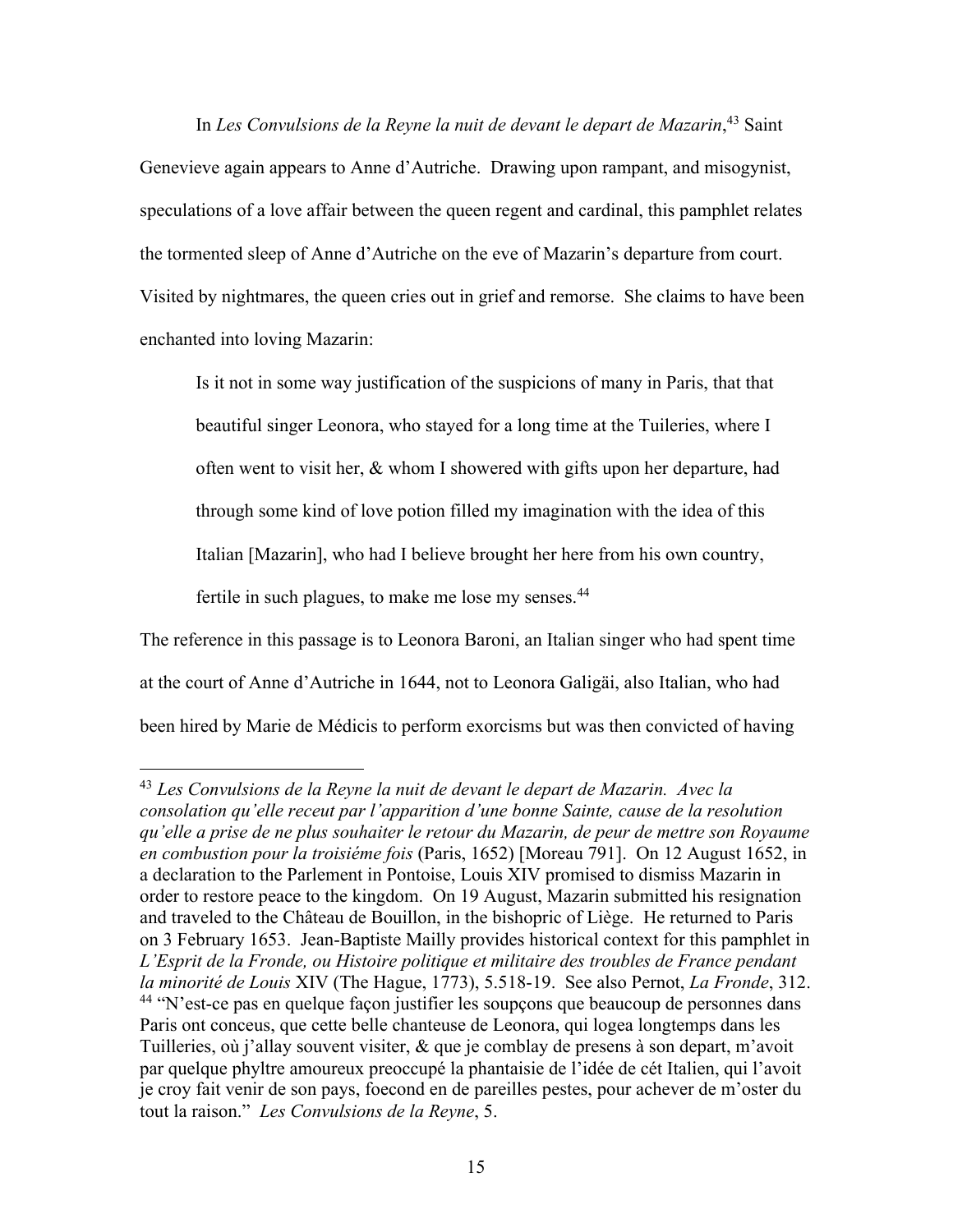bewitched her and burned at the stake in 1617.<sup>45</sup> Contemporary readers, though, would surely have made the connection between the two women. This sorcery has caused Anne d'Autriche to nurture vice and oppress her innocent subjects. She has become "their cruelest enemy,  $\&$  their most inhumane scourge." <sup>46</sup>

Whatever the cause of her unfortunate love for Mazarin, this propagandist states that the queen regent is now disenchanted. She has no desire to punish the rebellious *frondeurs*, for they have acted rightly and, indeed, have treated her with more grace then she deserves. "Have they not carried through the streets all the Relics of the Saints who are in Paris," she asks, "[and] brought down the Chasse of Saint Genevieve to bend my will?"<sup>47</sup> She notes the participation of women in these dangerous and unpleasant efforts: "Even the most beautiful ladies followed the Processions on foot among the people,  $\&$ risked a thousand falls on the slippery and dung-filled pavement."48 The queen says she would have to have the blood of Medea, the spirit of Persephone, and the soul of Pasiphae to remain unmoved by these exertions.<sup>49</sup> Amid fervent self-recriminations, but

<sup>45</sup> Leonora Galigaï is the subject of another Mazarinade, the *Observations pieuses sur la mort de la Mareschale d'Ancre: Faisant voir qu'elles sont les causes de la guerre: & les voyes qu'il faut tenir pour bien-tost arriver à une bonne & solide Paix* (Paris: 1652) [Moreau 2569], which attributes the ongoing wars to God's punishment for her wrongful execution.

<sup>46</sup> "leur plus cruelle ennemie, & leur fleau le plus inhumain." *Les Convulsions de la Reyne*, 6.

<sup>&</sup>lt;sup>47</sup> "N'ont ils pas porté par les ruës toutes les Reliques des Saints qui sont dans Paris, descendu la Chasse de Saincte Geneveifve pour me flechir?" *Les Convulsions de la Reyne*, 8.

<sup>48</sup> "Il n'a pas esté jusqu'aux plus belles Dames qui n'ayent suivi les Processions à pié parmy la populace, & couru risque de mille cheutes sur le pavé glissant & plein de crottes." *Les Convulsions de la Reyne*, 8.

<sup>&</sup>lt;sup>49</sup> In Greek mythology, Medea took vengeance on Jason because of his love for Creusa, killing Creusa, Creusa's father Creon, and Medea's own sons by Jason. Persephone (or Proserpine), spent four months of each year with her husband Hades, god of the underworld. The god Poseidon caused Pasiphae to fall in love with a bull, with whom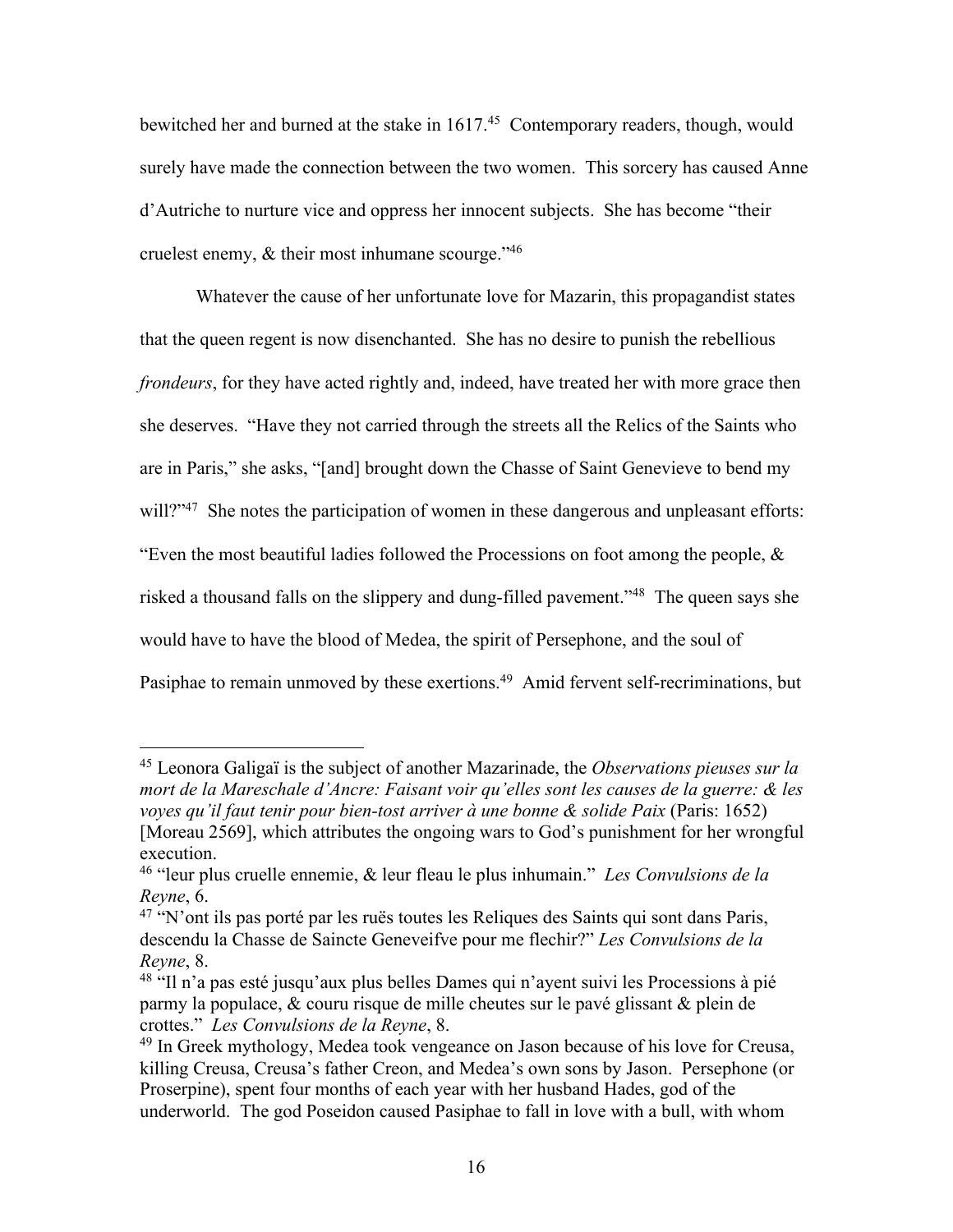also recognition that she still feels passion for Mazarin, her tears mixing with her makeup from the previous day and flowing down her neck and chest, Anne d'Autriche sees a great light, and a heavenly fragrance fills the room. Saint Genevieve has arrived.

In this appearance, Saint Genevieve casts blame both on *frondeurs*, for their insincere petitions for peace (another indication that the real reason for the procession was widely recognized), and on the queen regent, for her refusal to listen. "If I have seemed until now to turn a deaf ear to the wishes of those who prayed to me," she says, "it is because they had armed intentions  $[\dots]$  & you were not in the position or the mood to listen to their proposal."50 Now that she has heard Anne d'Autriche express her desire to repent and to renounce Mazarin, Saint Genevieve is ready to intervene. Although she condemns the hypocrisy of the procession, she urges the queen to end the fighting in France. The saint states clearly what the queen's passion has caused her to do, namely, to impose unfair and excessive taxes and to disregard the authority of the Parlement of Paris and the orders of the previous king, her deceased husband Louis XIII. Alluding to notorious powerful women of past centuries, this propagandist has Saint Genevieve tell the queen that if she continues to be led by passion rather than reason, she will suffer eternal punishment like Fredegund and Brunhild, Agrippina, Cleopatra, and Jezebel.<sup>51</sup>

she conceived the Minotaur. All three of these women had been the subjects of tragedies published in France in the 1630s: Pierre Corneille, *Médée* (Paris: François Targa, 1639); Jean Claveret, *Le ravissement de Proserpine* (Paris: Antoine de Sommerville, 1639); Théophile de Viau, *La Tragedie de Pasiphaé* (Troyes: Nicolas Oudot, 1631). <sup>50</sup> "Si j'ay semblé faire jusqu'icy la sourde oreille aux voeux de ceux qui me prioient, c'est qu'ils avoient les intentions armées [. . .] & que vous n'estiez pas en estat ny en humeur d'en écouter la proposition." *Les Convulsions de la Reyne*, 18. <sup>51</sup> Fredegund, consort of Merovingian King Chilperic I, and Brunhild, wife of Sigebert I, both born around 545 CE, were known for their longstanding hostilities toward each other and for having ordered multiple murders. Julia Agrippina, suspected of poisoning her husband Claudius so that her son Nero could succeed him as Roman Emperor (54-68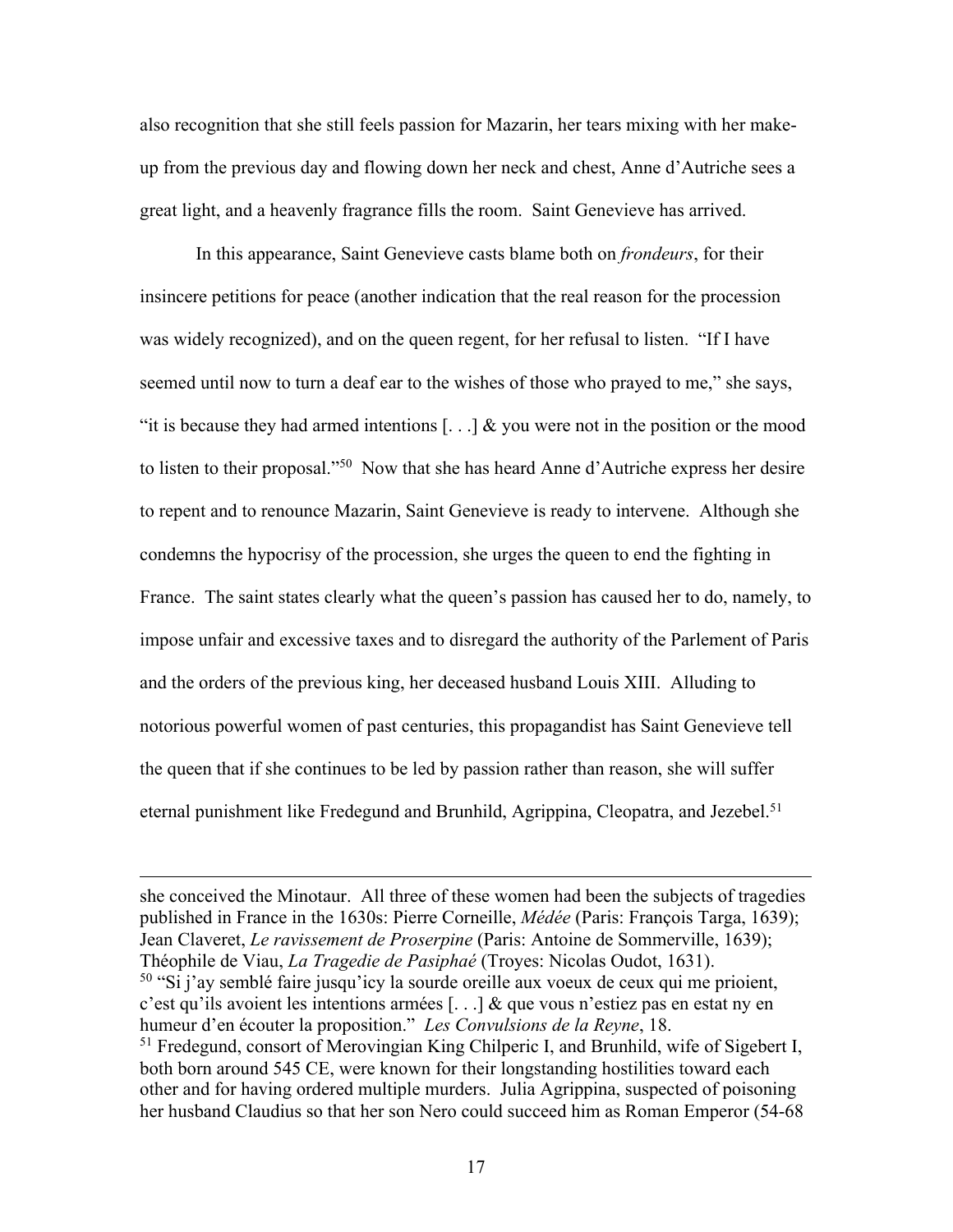With the wars she has provoked in France, Saint Genevieve remarks, Anne d'Autriche is responsible for millions of murders. These wars are wrong because, she says, "there is no truly just war except against infidels."52 Although she advocates for peace in France, her support of holy wars is as militaristic as the previous pamphlet's call to fight "Turks and Barbarians."

Displaying a remarkable awareness of gendered power relationships, this propagandist has Saint Genevieve compare Anne d'Autriche, in the abuse of her subjects, to common men who take their resentment for their lowly status out on their wives and children:

I find those who use [their power] like you, comparable to those husbands among the common people, who trembling before Magistrates, Gentlemen, and all those who have even the least position in their country, take revenge for their hatred of this subjection on their wives & their children, because they see no one else in the whole world by whom they can make themselves feared and over whom they have some sort of jurisdiction.<sup>53</sup>

CE), acted as regent in the first years of Nero's reign but was later executed by him. Cleopatra, who ruled over Egypt with her brothers and son in the first century BCE, has been the subject of many varied legends. As for the Biblical Jezebel, Saint Genevieve reports here that, for having ordered a single murder (by contrast to the many deaths for which she says Anne d'Autriche is responsible), she was thrown out a window and into the street, where she was devoured by dogs.

<sup>52</sup> "il n'y a de guerre veritablement juste que contre les infideles." *Les Convulsions de la Reyne*, 24.

<sup>53</sup> "je trouve ceux qui en usent comme vous, comparables à ces maris d'entre le vulgaire, lesquels tremblans à l'aspect des Magistrats, des Gentils-hommes, & de toutes les personnes qui ont quelque petit relief dans leur païs, se vangent de la haine de cette sujettion sur leurs femmes  $\&$  leurs enfans, parce qu'ils ne trouvent qu'eux dans tout le monde ausquels ils puissent se faire craindre, & sur lesquels ils ayent quelque sorte de jurisdiction." *Les Convulsions de la Reyne*, 25.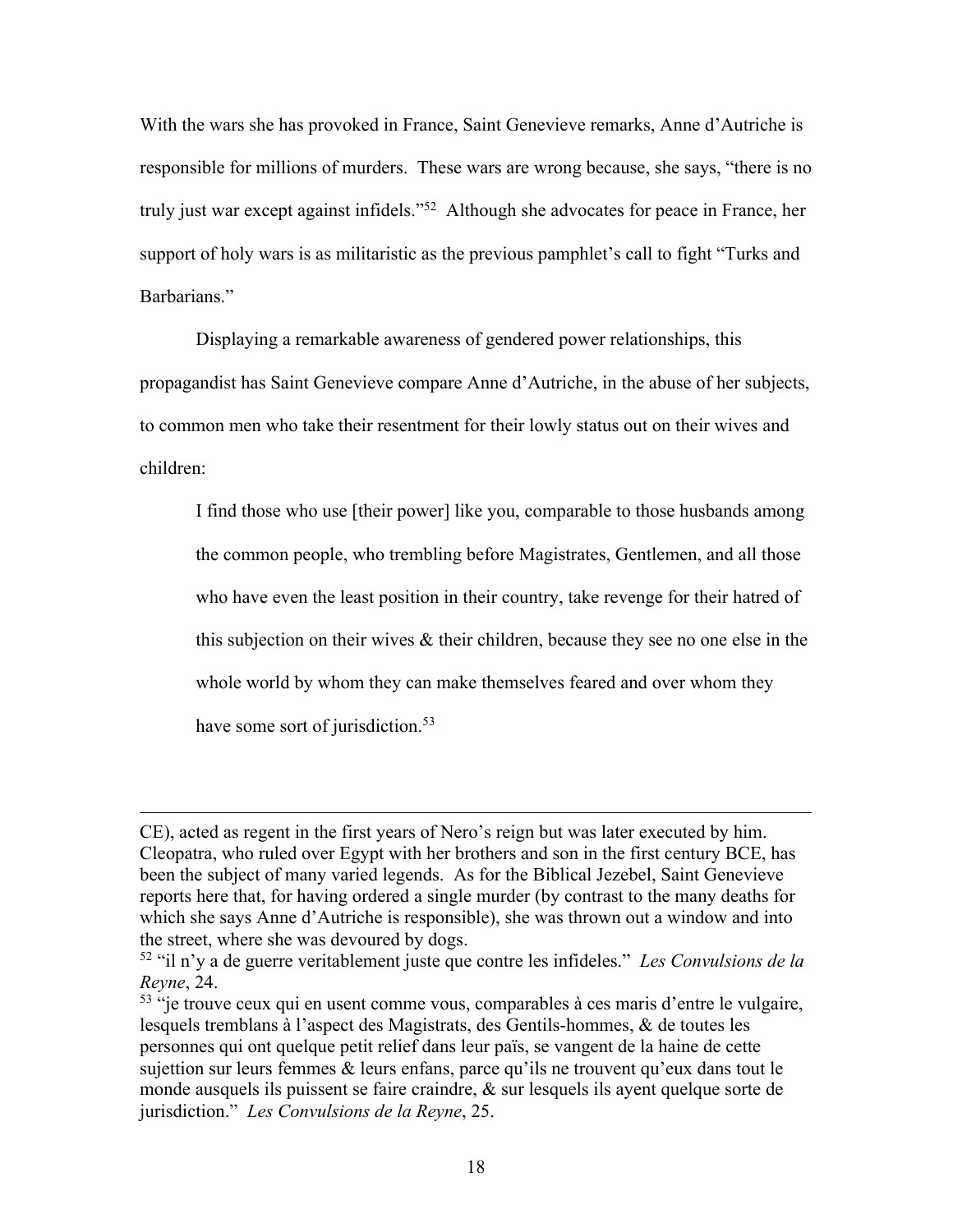With this harsh assessment, Saint Genevieve prepares Anne d'Autriche to hear the central message of this pamphlet: that the civil wars will turn to revolution if she does not relent.

In her last moments with Anne d'Autriche, Saint Genevieve speaks plainly about the threat of revolution. "Madame, I repeat," she says, "the leading cause of subversion in States, is the oppression of Innocents. [. . .] This is what threatens the reign of the King your Son, with a fateful revolution."54 Saint Genevieve is not a mother, but Anne d'Autriche is, and she should take seriously her responsibility to maintain and protect her son's kingdom until he is old enough to do so himself. The saint reminds the queen regent of Philippe Auguste, the celebrated Capetian king who, when naming his mother and uncle as regents before he left for the Holy Land, ordered them explicitly to listen to the pleas of their people.55 This is what Anne d'Autriche has failed to do. The saint continues, "Madame, again, the French Monarchy is threatened with a fateful revolution under the reign of the King your Son: beware of being the cause."<sup>56</sup> Although Saint Genevieve has not brought peace to France, she has so far managed to hold back God's anger, which is now inclined toward the destruction of the kingdom. If Anne d'Autriche does not change her behavior, Saint Genevieve will consent to this destruction. If the queen regent mends her ways, on the other hand, the saint will plead her case before God. It is up to her.

<sup>54</sup> "Madame, je vous le repete encor, la plus grande cause de la subversion des Estats, est l'oppression des Innocens. [. . .] C'est ce qui menasse le regne du Roy vostre Fils, d'une funeste revolution." *Les Convulsions de la Reyne*, 26.

<sup>55</sup> Along with her brother Guillaume de Champagne, Adèle (or Alix) de Champagne served as regent for her son Philippe Auguste during the Third Crusade in 1190-91. <sup>56</sup> "Madame, encore une fois, la Monarchie Françoise est menassée d'une funeste revolution sous le regne du Roy vostre Fils: craignez d'en estre la cause." *Les Convulsions de la Reyne*, 28.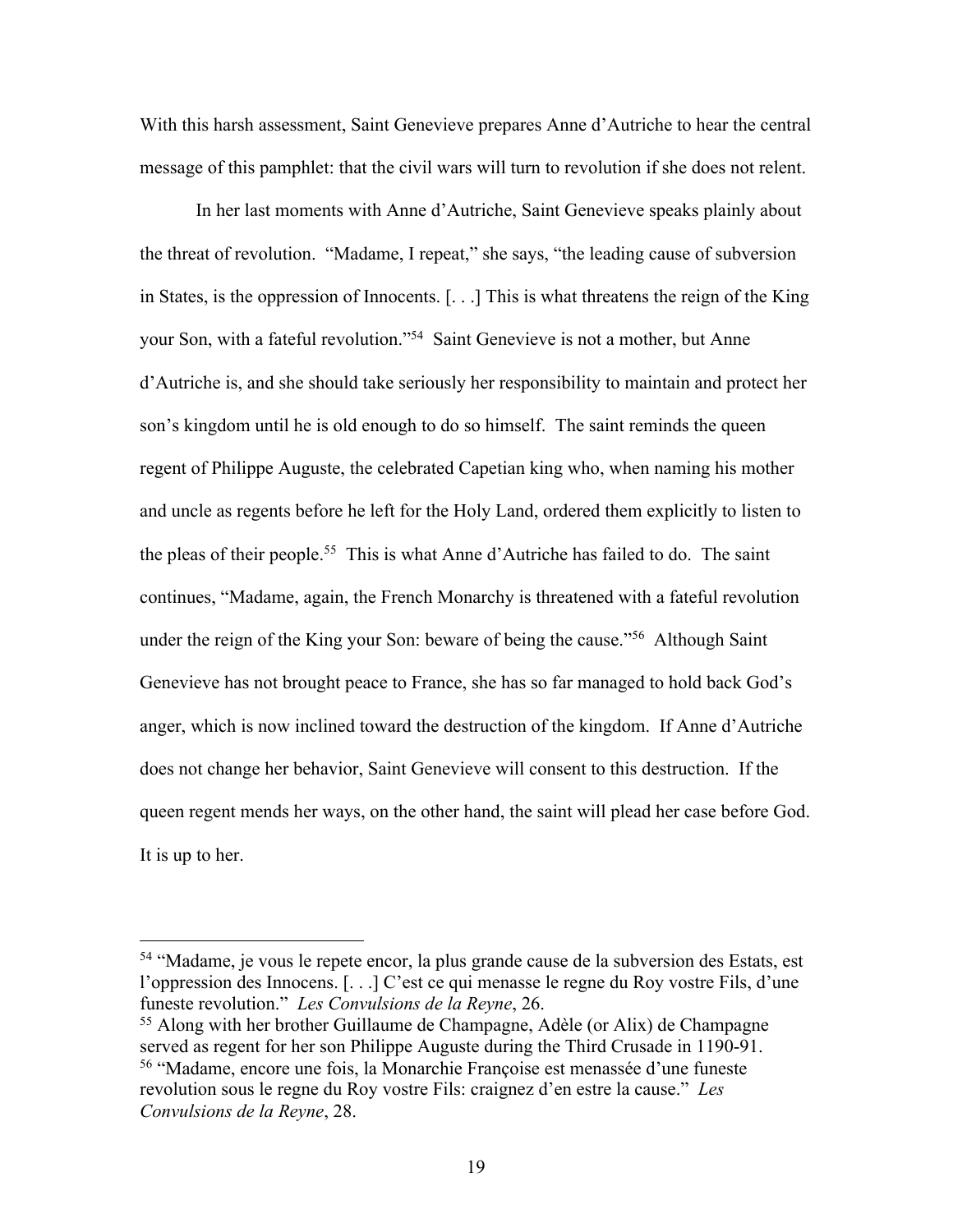Before Anne d'Autriche can answer, or thank her, Saint Genevieve has disappeared. Ashamed that she has not been as good a regent as Adèle de Champagne or Blanche de Castille,<sup>57</sup> the queen vows to make amends. When Mazarin arrives in the morning to bid her farewell, she tells him she is taking her heart back from him.<sup>58</sup> "Good-bye, leave, live," Anne d'Autriche tells Mazarin, "& remember me, so that you will repent of the errors that ambition made us commit, setting all of France on fire."<sup>59</sup> The queen announces her intention to retire and reflect upon the evils she has brought to the kingdom. And yet, after this seemingly hopeful ending, the author of this pamphlet adds one more paragraph, questioning the queen's and cardinal's commitments to change, despite a temporary break in hostilities, and telling readers to prepare for war. "Since that time, all seems to lean toward peace," the propagandist writes,

but whatever signs of it we see, & and whatever hopes of it we are given, I cannot believe that it is better than war, if the Queen & Mazarin do not enter into the sentiments I have just described, & continue their practices as in the past. Whatever the case may be, after having experienced the evils of one, it will be nice for us to taste a bit of the other, which in this interval between troubles, will

<sup>57</sup> Blanche de Castille served as regent for her son Louis IX during the first eight years of his reign (1226-34) and again during his absence on the Seventh Crusade in 1248-1252.

<sup>58</sup> The propagandist here compares Anne d'Autriche to the legendary Aglae (or Aglaida) of Rome, said to have sent her lover Boniface off to bring back relics of Christian martyrs after her conversion in the third century.

<sup>&</sup>lt;sup>59</sup> "Adieu, partez, vivez,  $\&$  vous souvenez de moy, pour vous obliger au repentir des fautes que l'ambition nous a fait commettre, mettant toute la France en combustion." *Les Convulsions de la Reyne*, 30.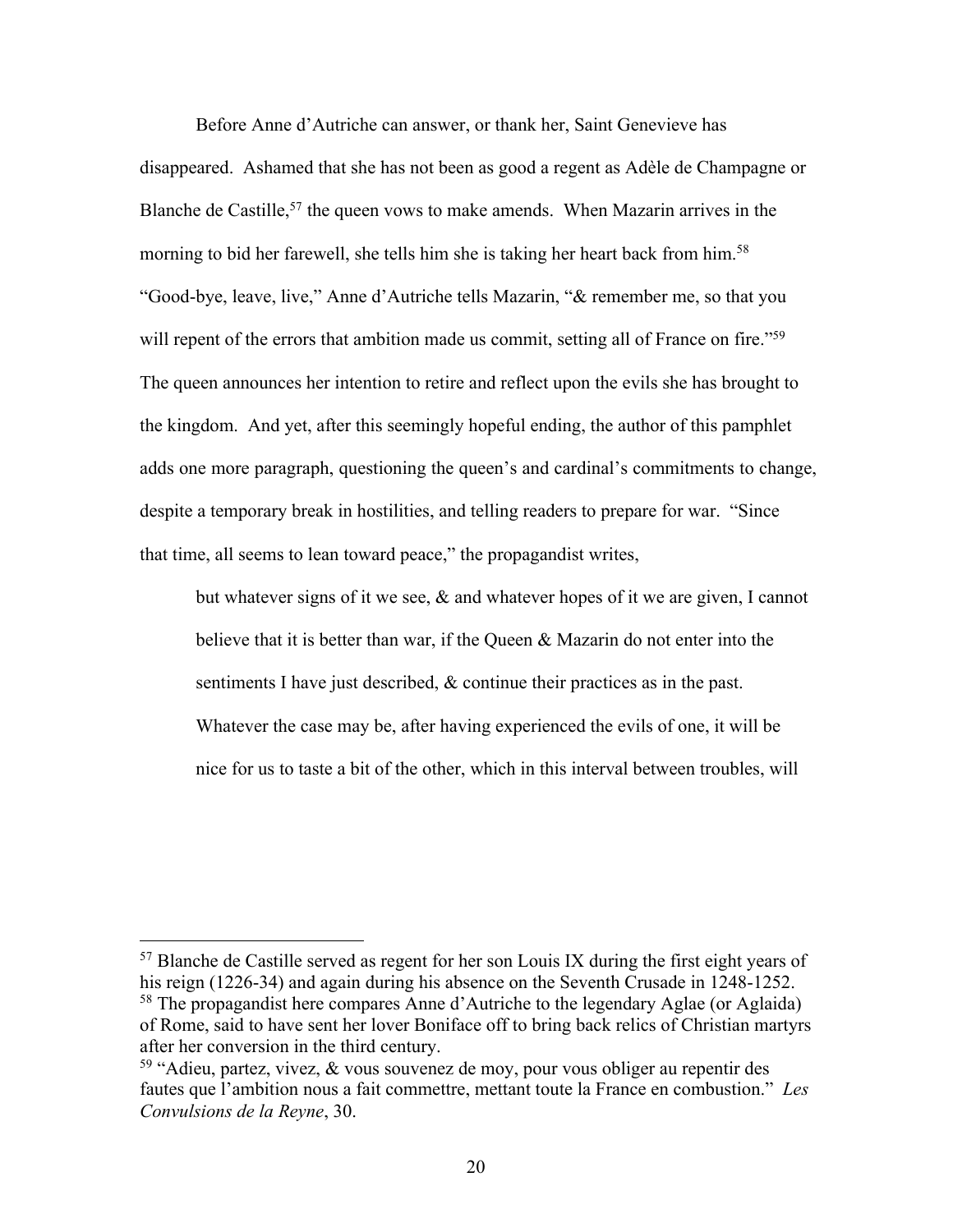show us at least, that in poorly governed States, as ours is currently, peace is a renewal of war, for which we must already prepare."<sup>60</sup>

Intervening at the end of this Mazarinade with the first-person plural pronoun, the author calls readers' attention to the difference between the ideal resolution imagined in the text and the political realities in the kingdom. The pamphlet ends with the acknowledgment that Anne d'Autriche is unlikely to yield to *frondeurs*' demands and that the people should, therefore, be ready to keep on fighting. The fateful revolution that Saint Genevieve has foretold is drawing near.

In *Les Bons Avis Par Revelation de Ste Geneviefve a L'Hermite Solitaire*, <sup>61</sup> the most overtly militant of the apparitions of Saint Genevieve published after the procession, the solitary hermit of the pamphlet's title explains that Saint Genevieve visited him after he prayed for a revelation because he was so disappointed that the recent procession had not led to peace.<sup>62</sup> The hermit reports that the "adorable Saint" appeared to him with "a face full of sweetness and light" and that she spoke to him "in a very modest fashion."<sup>63</sup> The saint's message, however, is in stark contrast to her appearance. In her address to the

 $60$  "Depuis ce temps-là, tout semble incliner à la paix, mais quelques apparences qu'on en voye, & quelques esperances qu'on nous en donne, je ne puis croire qu'elle vaille mieux que la guerre, si la Reine & le Mazarin n'entrent dans les sentimens que je viens de témoigner, & continuent leurs pratiques comme par le passé. Quoy qu'il en soit, apres avoir fait une mauvaise épreuve de l'une, il nous sera doux de gouster un peu de l'autre, qui dans cét intervale de troubles, nous fera voir du moins que dans les Estats mal regis, comme le nostre est à present, la paix est une renouvellement de guerre, à laquelle il nous faut déja preparer." *Les Convulsions de la Reyne*, 31.

 $61$  (N.p., 1652) [Moreau 593]. This Mazarinade may have appeared in mid-August, when controversial elections for city officials were held and the activity of militias was increasing. Ranum, *Fronde*, 337-41. See also Sluhovsky, *Patroness of Paris*, 131.  $62$  "The addressee of this revelation, an anonymous hermit, had become a familiar source of political advice during the Fronde." Sluhovsky, *Patroness of Paris*, 131.  $63$  "Saincte adorable," "une face lumineuse & pleine de douceur," "d'une façon tres modeste." *Les Bons Avis par Revelation*, 3.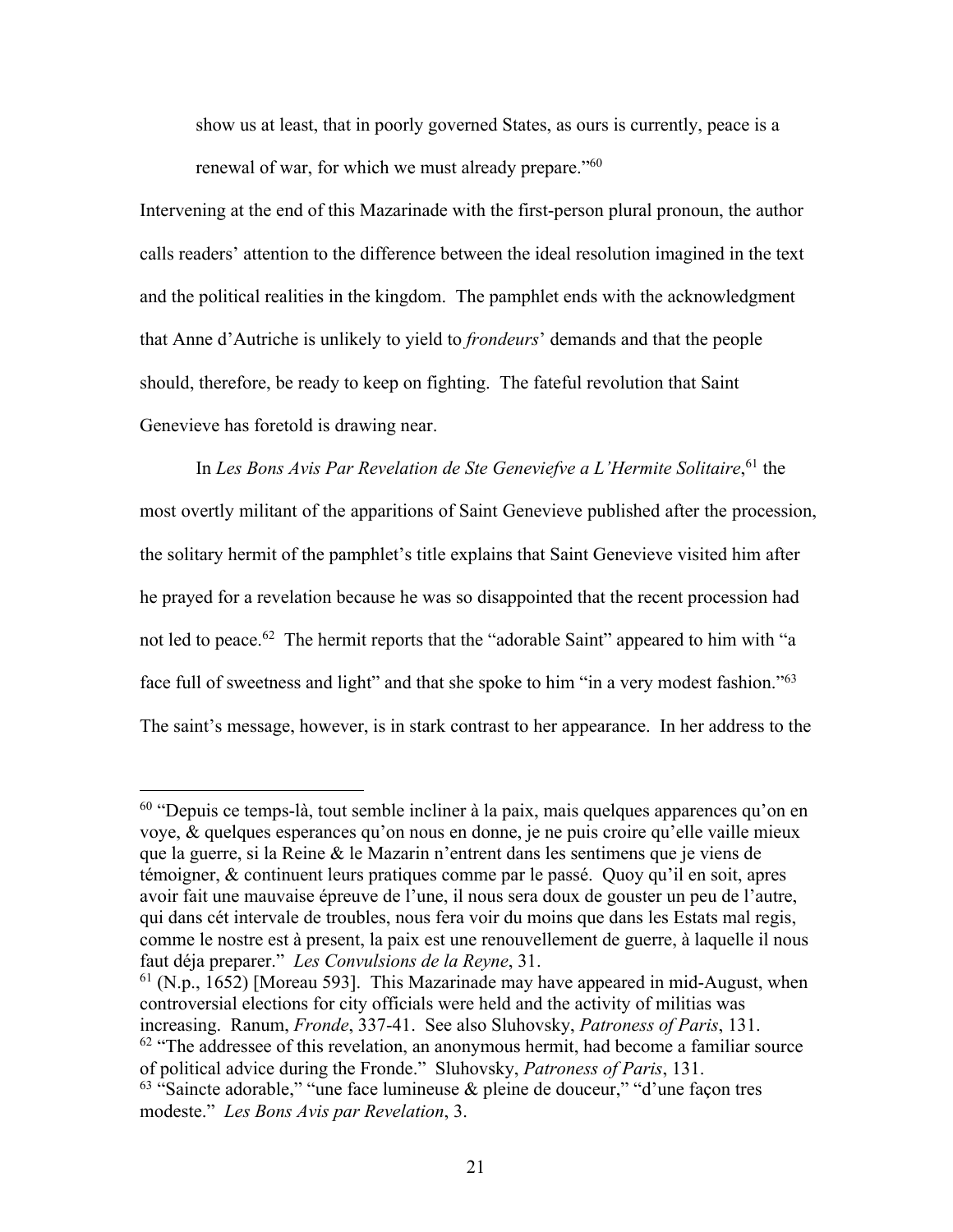hermit, Saint Genevieve calls for the formation of militias throughout the kingdom to defeat Mazarin's armies, and she lays out clear instructions for recruitment and financing as well as for the election of civic and military leaders. She is careful to explain that this armed resistance is by no means seditious, but is actually in support of the underlying law and order of the kingdom, which are currently obscured by tyrannical ministers. The people have no desire for a new form of government or a new king, she insists—her protestation carrying with it the implicit reminder that such a change is not out of the question. "It has never entered their minds to shake off the yoke of Royalty, or even to change kings," she says, "although it would be easy for them if they wanted to do it."<sup>64</sup> She recalls in passing that Charles de Lorraine was found unfit to rule France in 987. The more recent execution of King Charles I of England in 1649 was, of course, also etched sharply in French minds. 65

Saint Genevieve announces her support for leaders of the Fronde, mentioning the Prince de Condé and the Duc d'Orléans by name, 66 and she says it is time for citizens of lower rank to get involved, too, calling upon "Bourgeois [. . .] to set up great public warehouses with munitions of war  $\&$  grains,  $\&$  other necessary items,  $\&$  individuals as

<sup>64</sup> "Il ne leur est jamais entré dans la pensée de secouer le joug de la Royauté, non pas mesme de changer de Roy, quoy qu'il leur fust facille s'ils en avoient la volonté." *Les Bons Avis par Revelation*, 11.

 $65$  In the warning quoted above, Godeau expresses his astonishment and dismay that placards posted in Paris "parleroient hardiment de se delivrer de Roy, de Parlement, & de Princes, pour introduire la Republique d'Angleterre." *Advis aux Parisiens*, 4-5. <sup>66</sup> Later in the pamphlet, Saint Genevieve offers words designed to rally the Duc d'Orléans and secure his support for the Fronde. She asks the hermit to remind him "qu'il estoit en tres mauvaise odeur à la Cour, parce qu'il avoit chassé le Cardinal & procuré la sortie des Princes du Havre contre la volonté de la Reyne, & qu'il n'avoit rien d'asseuré pour se maintenir que sa qualité, *son courage*, l'amitié du Peuple de Paris avec l'Union des autres Princes, toutes lesquelles choses il devoit mettre en usage: que tant de bons moyens luy estoient offerts pour conserver son bien & sa fortune, & qu'à faute de mieux agir il estoit sur le poinct de tout perdre." *Les Bons Avis par Revelation*, 24.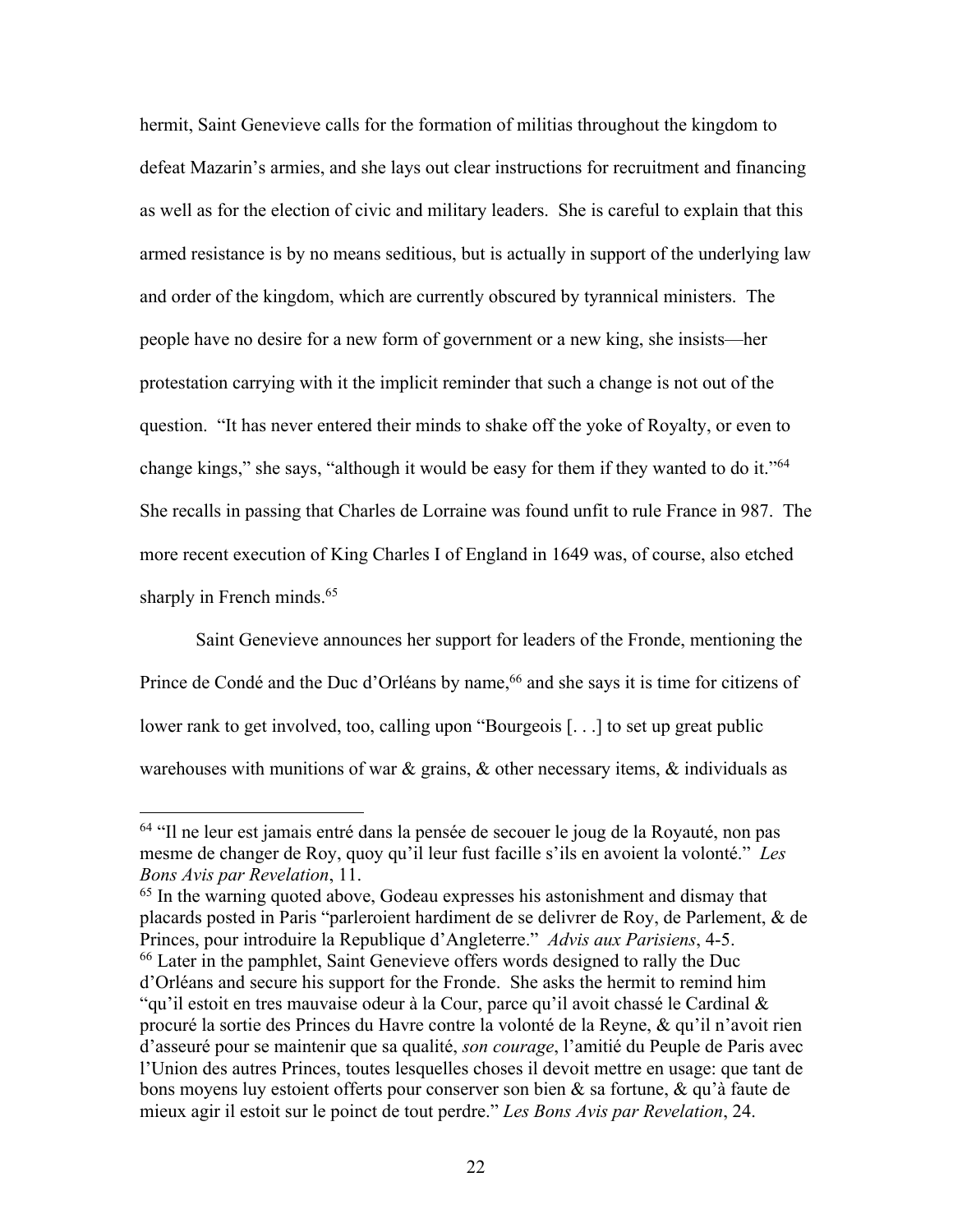many supplies as they can comfortably contribute."<sup>67</sup> Reminding the hermit of Mazarin's Italian origins, Saint Genevieve expresses her conviction that the French will freely take up arms to defend their king against foreign taunts. The hermit recalls,

I think the Saint told me, that there would be many more in the militias, if necessary; that she knew directly from God, protector of French people, that there were very few of this name [French] who lacked the courage & generosity to take up arms & silence the infamous accusation of Foreigners, THAT THE KING OF

#### THE FRENCH NATION IS THE KING OF BEASTS.<sup>68</sup>

Drawing upon nationalist sentiment, this propagandist tells readers repeatedly that rebellion is not disloyal, but rather, patriotic.

Saint Genevieve's tone remains forceful as she issues commands to cities and parishes throughout the realm to build fortifications. "It is necessary," she insists, "& God orders every City, Town, & Village, to defend & fortify itself as much as possible, & not to leave a single hamlet unable to resist the thieves and plunderers."<sup>69</sup> Again, she insists that these acts are signs of fidelity to the king. The troops against which they will fight do not represent France, but only Mazarin. "O my very good friend," she exclaims when the hermit expresses some doubt, "do not think that this army is a Royal army! Do

 $68$  "Je croy que la Saincte me disoit, qu'il se trouveroit un bien plus grand nombre dans les milices, s'il eust esté necessaire; qu'elle sçavoit de la part de Dieu, protecteur des François, qu'il y en avoit bien peu de ce nom qui n'eussent assez de coeur & de generosité pour prendre les armes & faire cesser le reproche infamant des Estrangers, QUE LE ROY DE LA NATION FRANÇOISE EST LE ROY DES BESTES." *Les Bons Avis par Revelation*, 17.

 $67$  "Bourgeois [...] tenir de grands magazins publics de munitions de guerre & de bleds, & d'autres choses necessaires, & les particuliers autant de provisions qu'ils en pourront commodément faire." *Les Bons Avis par Revelation*, 16.

 $69$  "Il est necessaire, & Dieu ordonne à chacune Ville, Bourg & Bourgade, de se remparer & fortifier autant qu'il leur sera possible, & ne laisser un seul hameau dans lequel on ne puisse resister aux voleurs & pillards." *Les Bons Avis par Revelation*, 18.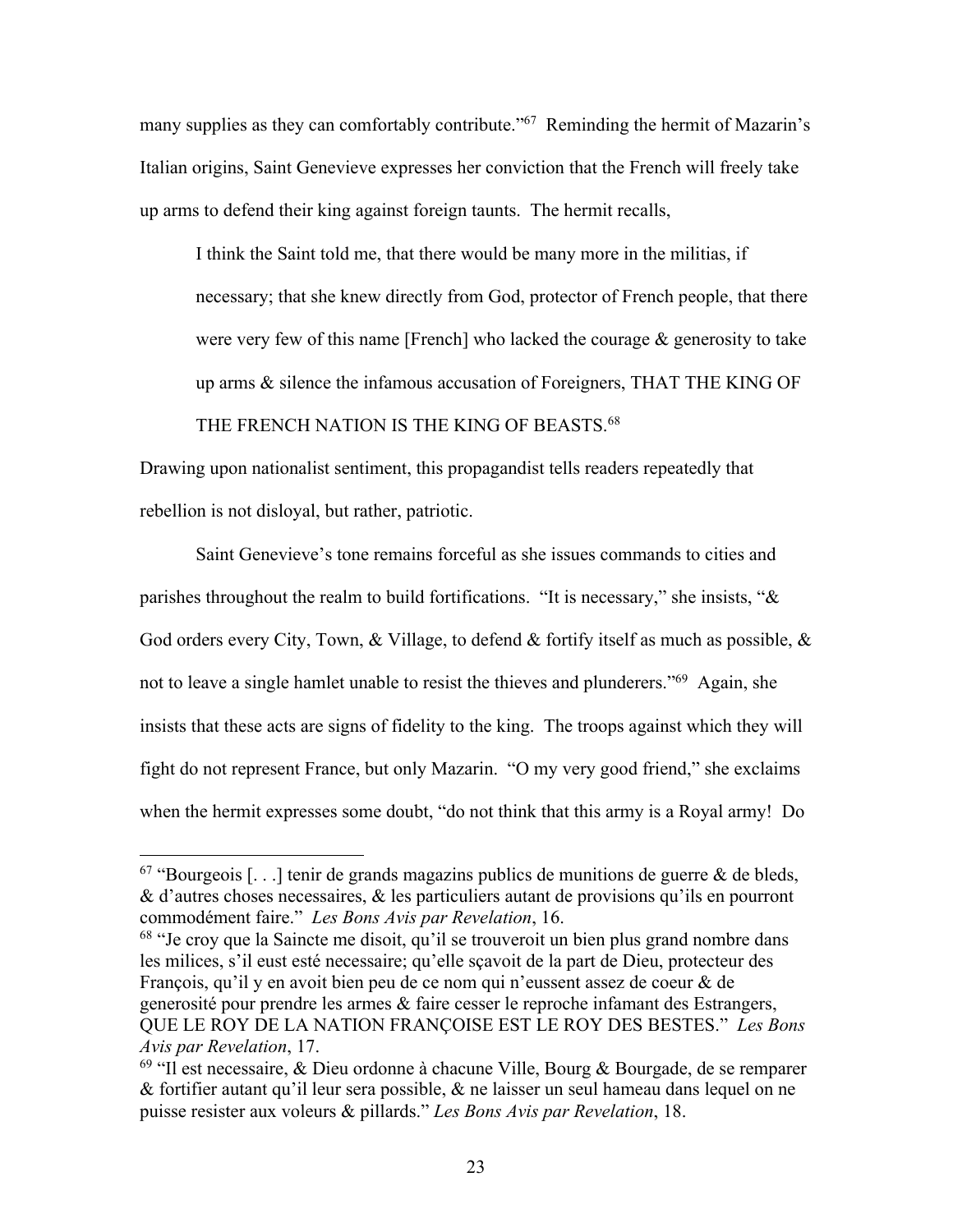you not know that the king is a thirteen-year-old child, who is under the power of the Queen, of Cardinal Mazarin, & of all their accomplices & followers?"<sup>70</sup> She continues, "Assure my good City of Paris,  $\&$  and all French people, that Turenne's army<sup>71</sup> is not a Royal army, that it is truly an army of Mazarin & of Spain, & that it should be a horror & abomination to all of France."<sup>72</sup> She observes again near the end of the pamphlet that the evil gripping France is of foreign origin, that "two Foreigners afflict it, & will never stop until they have reduced it to the grave."<sup>73</sup> The Spanish birth of Anne d'Autriche is apparently just as suspect as the Italian origins of Cardinal Mazarin.<sup>74</sup>

The imperious Saint Genevieve becomes briefly coy when the hermit suggests that the leaders of the rebellion might not wish to relinquish their power when the time comes. The implication here, of course, is that once Condé defeats Mazarin, he might not be eager to step aside. At this comment, the hermit reports that he thought he saw "the

<sup>&</sup>lt;sup>70</sup> "O mon tres bon amy, ne croy pas que cette armée soit une armee Royalle! ne sçais-tu pas que le Roy est un enfant de treize ans, qui est en la puissance de la Reyne, du Cardinal Mazarin, & de tous leurs supposts & adherans?" *Les Bons Avis par Revelation*, 19.

<sup>71</sup> Henri de La Tour d'Auvergne, Vicomte de Turenne (1611-75), commanded the royal army during this stage of the Fronde. This army included Spanish troops.

<sup>&</sup>lt;sup>72</sup> "Asseurez donc ma bonne Ville de Paris,  $\&$  tous les François, que l'armée de Turenne n'est pas une armee Royalele, qu'elle est une veritable armee Mazarine & Espagnole, & qui doibt estre en horreur & abomination à toute la France." *Les Bons Avis par Revelation*, 19-20.

<sup>&</sup>lt;sup>73</sup> "deux Estrangers l'affligent,  $\&$  ne cesseront jamais qu'ils ne l'ayent reduite au tombeau." *Les Bons Avis par Revelation*, 28.

 $74$  Recalling problems during the regency of Marie de Médicis, this pamphlet's author goes so far as to argue later in the text that French kings should be forbidden from marrying Italian or Spanish women: "Cher Hermite, vous ne me demandez pas un secret le plus important, & duquel personne ne parle, de ne jamais souffrir que les Rois espousent des Italiennes ny des Espagnoles, le naturel de ces nations est trop differend de la bonne humeur Françoise, afin que la nature de vos Rois ne reçoive d'alteration, par un meslange si dangereux. L'animal qui de sa naissance est loup, quoy que l'on puisse faire pour l'apprivoiser & l'adoucir, ne change point de naturel & demeure tousjours loup." *Les Bons Avis par Revelation*, 30.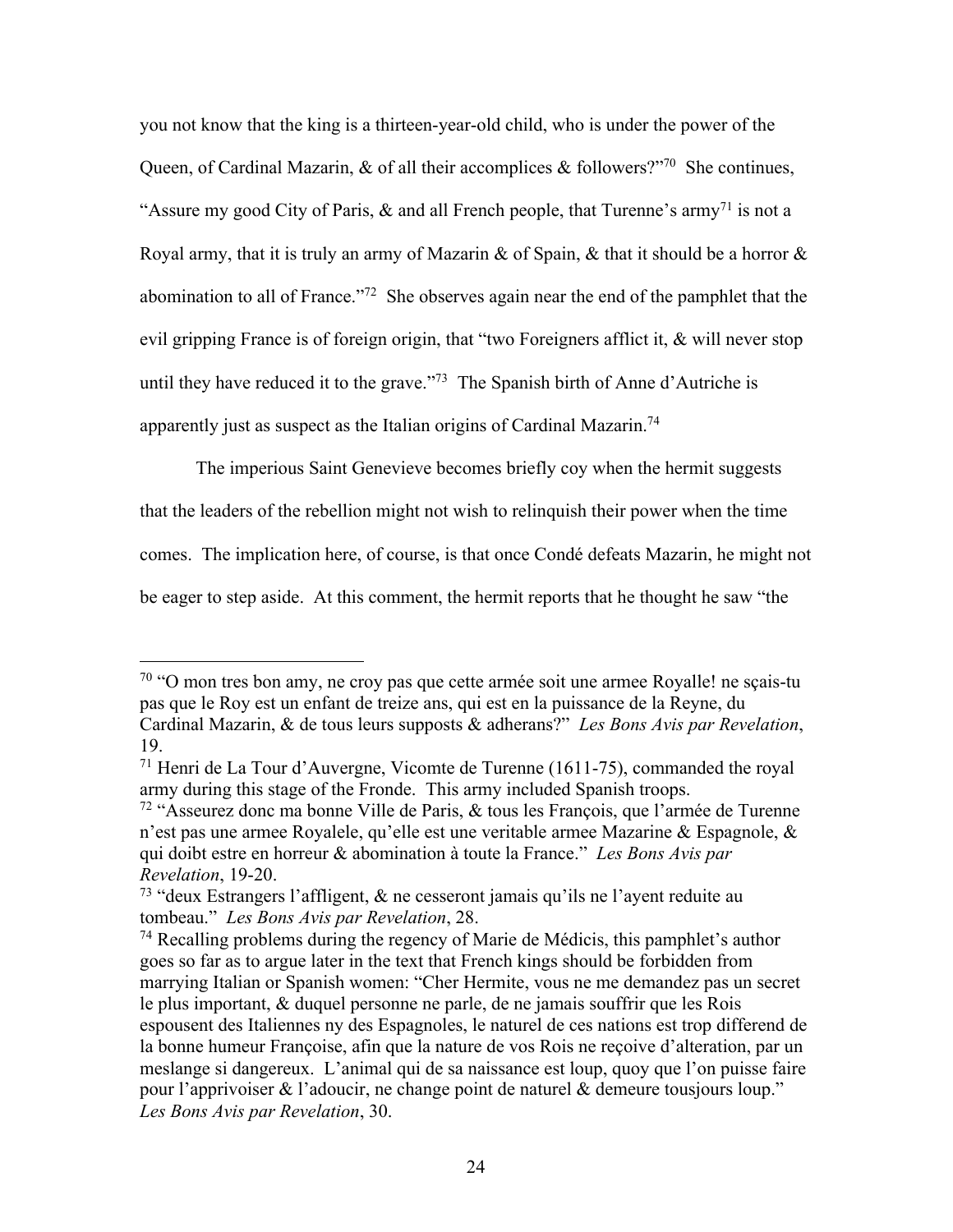good Saint smile a little and move her head, telling me, That changing Kings was not at all likely, that it was not the princes' intention."75 The saint's slight smile and the movement of her head suggest that the hermit's comment is not far from the mark. Saint Genevieve's last words to the hermit are simultaneously reassuring and intimidating. She tells him that those who follow her instructions will be preserved, that both God and she will stand by them; those who fail to heed, however, will be "engulfed in injustices and disorders."76 It is time to form militias, build walls, and rally behind *frondeurs*. 77

Why did the Fronde's propagandists choose to deliver these messages in the voice of Saint Genevieve in the summer of 1652? There was undoubtedly a need to account for the failed procession in June. More importantly, the figure of Saint Genevieve gave these writers access to both maternal and militaristic representations of powerful women, both of which Vergnes has shown to be productive during the Fronde, the saint's role as the steadfast and affectionate protector of Paris standing alongside her celebrated rescue of the city from invading Huns. In addition, calling upon the patron saint of Paris to speak on behalf of the suffering city and, by extension, the whole kingdom, allowed *frondeurs* to cast the queen regent and her chief minister as foreign usurpers of French royal authority. Saint Genevieve's deployment as an oppositional voice during the Fronde may have been new, as Sluhovsky has argued,<sup>78</sup> but the use of female saints to justify warfare and military conquest is well established. Amy G. Remensnyder has recently analyzed

<sup>75</sup> "la bonne Sainte faire un petit souris et remuëment de teste, en me disant, Qu'il n'y avoit aucune apparence de changer de Roy, que ce n'estoit pas le dessein des princes." *Les Bons Avis par Revelation*, 27.

<sup>76</sup> "engloutis dans les injustices & desordres." *Les Bons Avis par Revelation*, 33.  $77$  According to Sluhovsky, the rebels had already adopted the practices Saint Genevieve advises in this pamphlet, and the text was designed to give legitimacy to their actions. *Patroness of Paris*, 131.

<sup>78</sup> *Patroness of Paris*, 128.